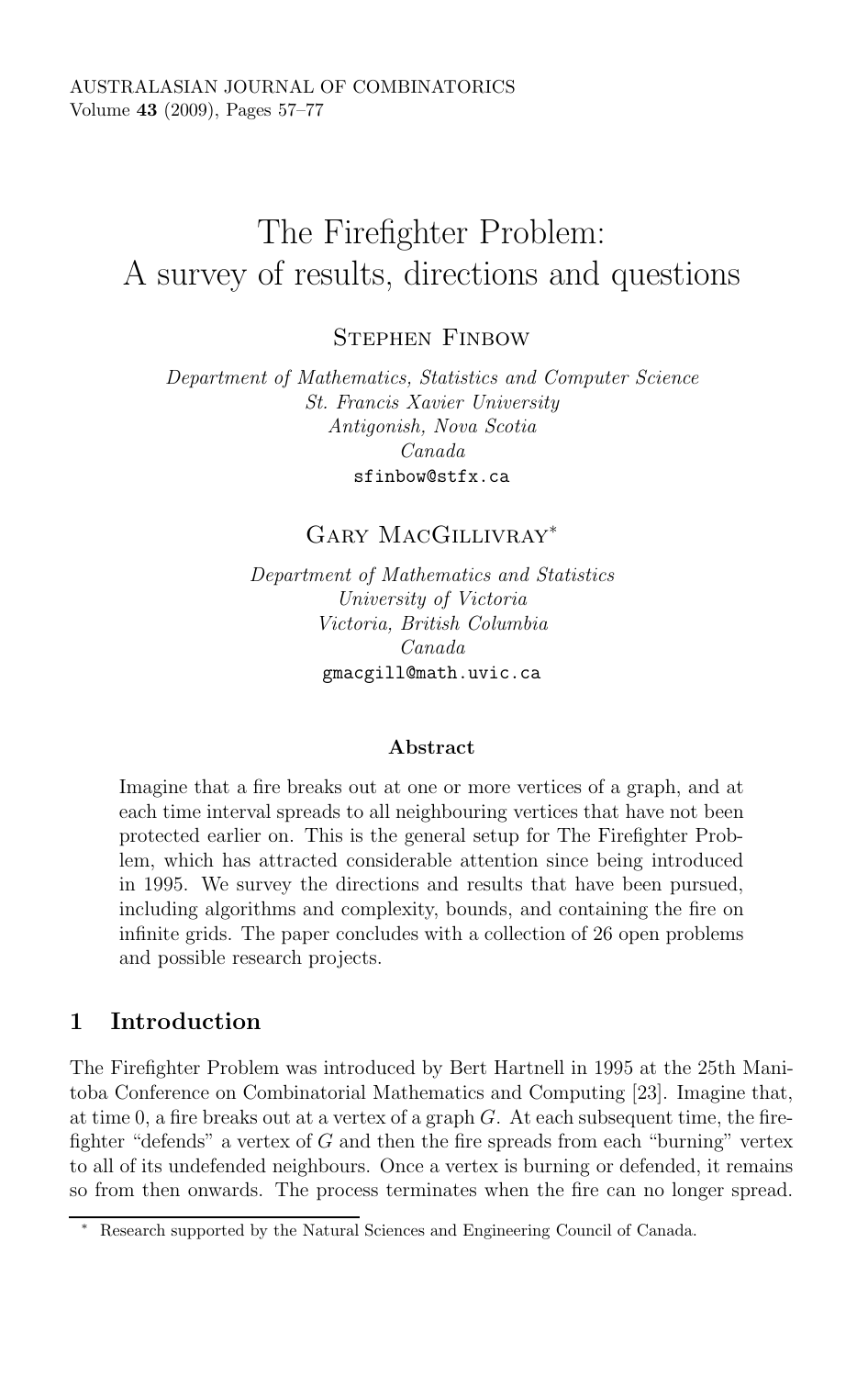An example is given in Figure 1. In the general form of the problem, more than one fire can break out, and the fire or fires are defended by one or more firefighters.

There are a number of different objectives that can be pursued, including:

- Minimize the expected number of vertices burned if the fire breaks out at a random vertex.
- Save the maximum possible number of vertices.
- Put the fire out as quickly as possible. That is, minimize the number of time units until the process ends.
- Determine whether all vertices in a specified collection can be prevented from burning.
- Find the number of firefighters needed to save a particular number of, or fraction of, or subset of the vertices. For infinite graphs, find the smallest number of firefighters that can "contain" the fire in a finite number of steps.

These objectives are sometimes in conflict. For example, it is easy to find trees to illustrate that putting the fire out as quickly as possible does not necessarily lead to saving the maximum possible number of vertices.



Figure 1: An illustration of the process.

The Firefighter Problem is a deterministic, discrete-time model of the spread of a fire on the vertices of a graph. However, if the graph G represents a social network – the vertices represent groups of people, and the edges represent contact between groups – then the Firefighter Problem can be viewed as a simple model of the spread of a virus or epidemic through a population. According to Devlin and Hartke [13] (also see [22]), some recent epidemiological models attempt to include information about which individuals can come in contact, rather than assuming that the population being studied is well-mixed.

This paper is a survey of directions, results, and open problems that have arisen in this area to date. Definitions, terminology and preliminary observations appear in Section 2. The first topic to be surveyed is algorithms and complexity, in Section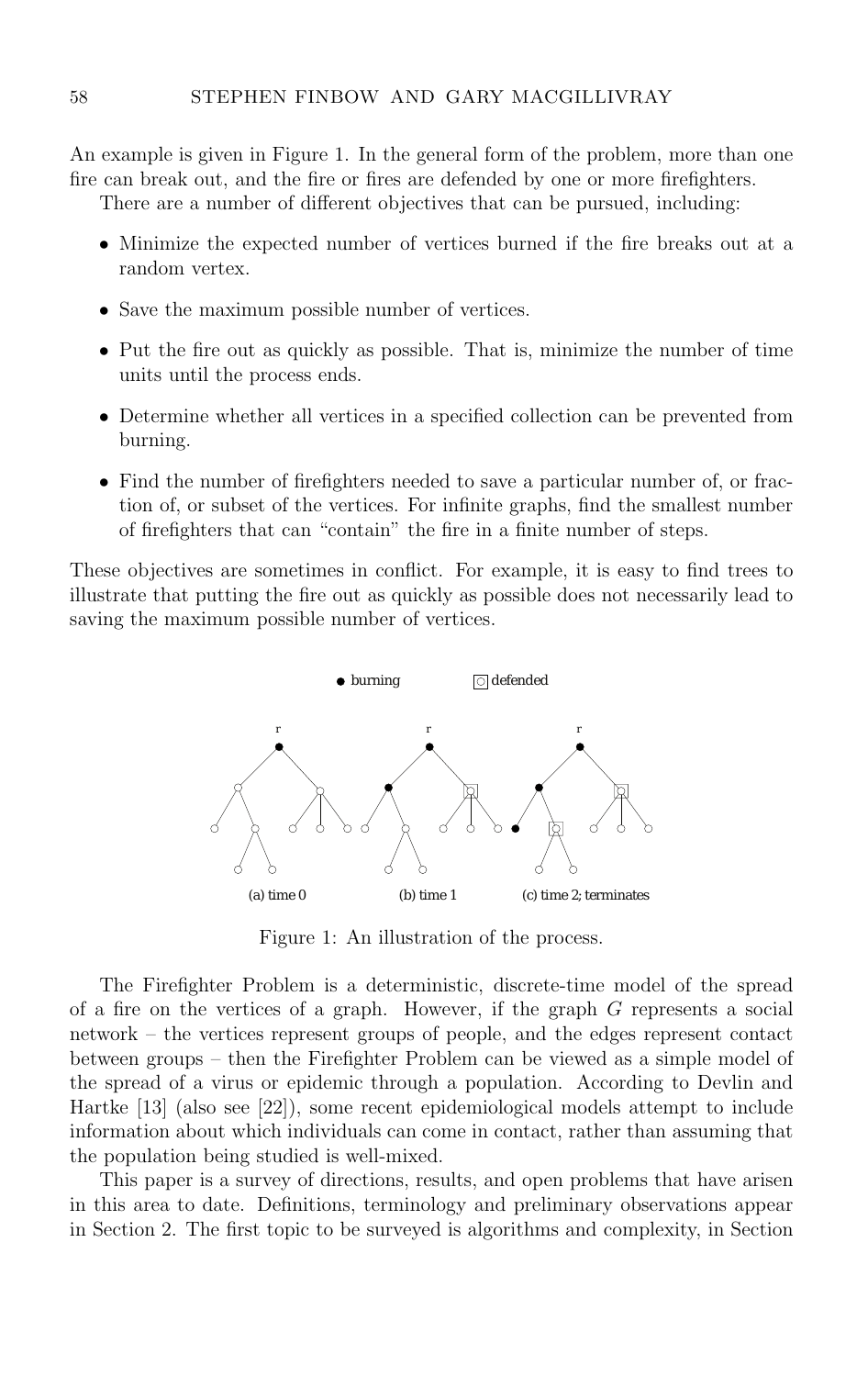3. These results serve as motivation for many of those in later sections, even though they did not necessarily come first. Infinite and finite grids are the topic of Sections 4 and 5, respectively. Graphs such that if the fire breaks out at random then the expected number of vertices burned is minimized are the subject of Section 6. Related, sometimes earlier, work is briefly mentioned in Section 7. Open problems and possible directions for future research are listed in Section 8.

#### **2 Definitions, terminology, and preliminaries**

For a positive integer f, an f-rooted graph is an ordered pair  $(G, F)$  where G is a graph and  $F \subseteq V$  is an f-subset of vertices of G called *roots*. A *rooted graph* is one which is f-rooted for some f. When  $F = \{r\}$  we may write  $(G, r)$  instead of  $(G, \{r\}).$ 

Let f and d be positive integers. Let  $(G, F)$  be an f-rooted graph whose vertices are initially unlabelled. Consider the following deterministic, discrete-time process. At time  $t = 0$ , the vertices in F are labelled as burning (a set of f fires breaks out at these vertices). At each subsequent time  $t = 1, 2, \ldots$ , a set of d or fewer unlabelled vertices are labelled as defended, and then each unlabelled neighbour of a vertex labelled as burning is labelled as burning. The process terminates when no further vertices can be labelled as burning.

As mentioned, this labelling procedure models the spread, among the vertices of  $G$ , of fires that break out at vertices in a set  $F$  and are defended by  $d$  firefighters. If the process terminates in a finite number of steps, the fires are said to be contained. The containment question is of interest for infinite graphs only, but the question of the number of time units needed to contain a fire or fires is of interest for all graphs.

A vertex that is labelled as burning is called burning, or sometimes, burned. A vertex that is labelled as defended is called defended. Since the label of a vertex does not change, once a vertex is burning or defended, it remains so. If the set F has cardinality one, it is easy to see that, at each time step, the set of burning vertices induces a connected subgraph and, if there are vertices which are neither burning nor defended at the end of the process, then the set of defended vertices is a vertex cut. A vertex is called saved if it never burns. The damage is the total number of vertices that are burning at the end of the process. For a finite graph with  $n$  vertices, the number of vertices saved plus the damage equals  $n$ . The notation  $MVS(G, F; d)$  stands for the maximum number of vertices that can be saved in G when the fires break out at vertices in  $F$ , over all possible ways of defending vertices using  $d$  firefighters.

The following propositions summarizes some easy computations.

**Proposition 2.1.** 1. For  $n \ge 2$ ,  $MVS(K_n, r; 1) = 1$ .

- 2. For  $n \geq 3$ ,  $MVS(C_n, r; 1) = n 2$ .
- 3. For  $n \ge 2$ ,  $MVS(P_n, r; 1) = \begin{cases} n-1 & \text{if } r \text{ is a leaf} \\ 0 & \text{if } r \text{ is a leaf} \end{cases}$  $n-2$  otherwise,

where  $P_n$  denotes the path on n vertices.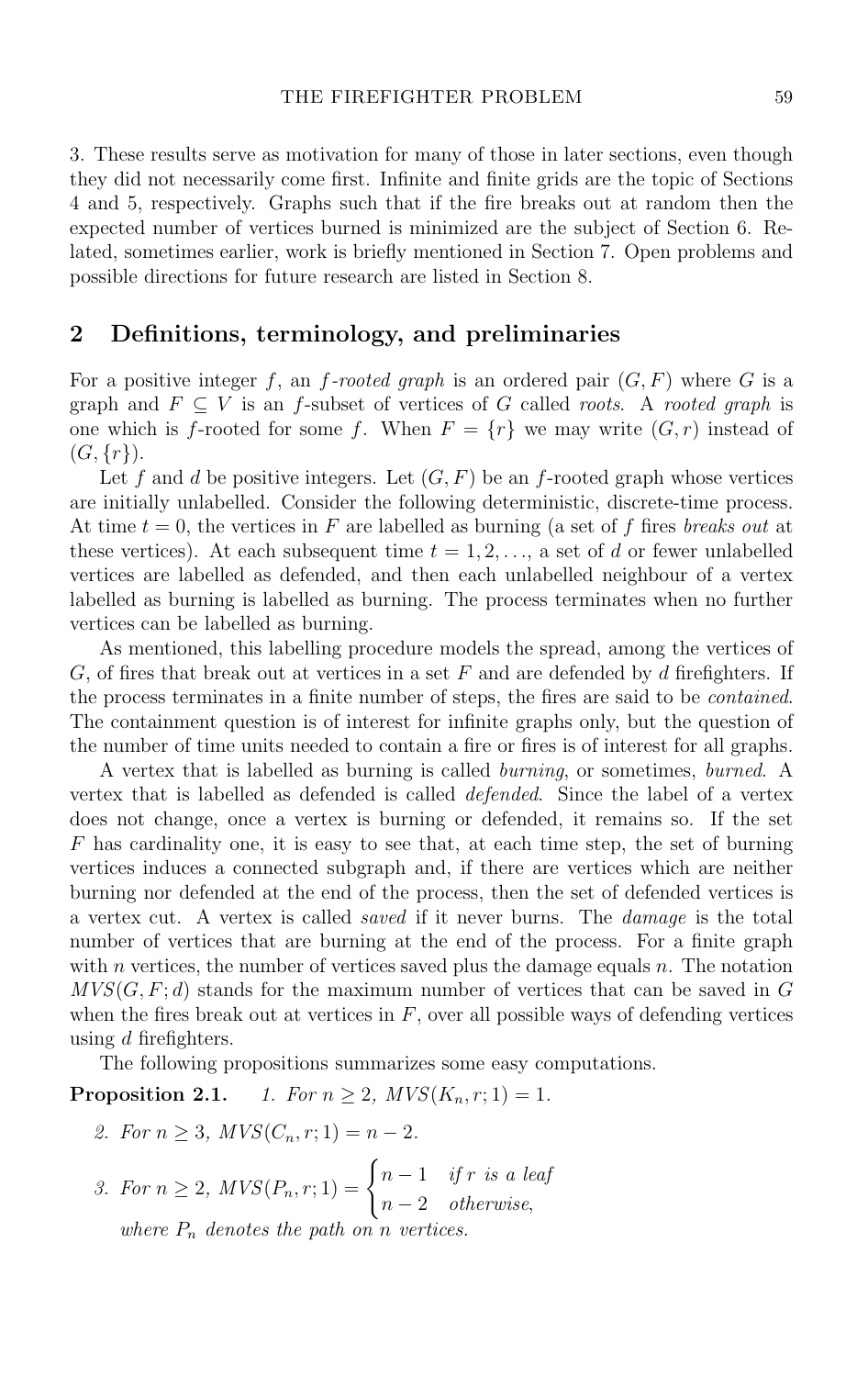4. For  $n \geq 2$ ,  $MVS(Q_n, r; 1) = n$ , where  $Q_n$  denotes n-cube [29].



Figure 2: An example which shows it can be best to defend away from the fire.

The graph in Figure 2 illustrates that it is not in general advantageous for the firefighter to only defend vertices adjacent to the fire. On the other hand:

**Proposition 2.2.** [29] Suppose the fire breaks out at vertex r of the tree T. In an optimum strategy, each vertex defended is adjacent to a burning vertex.

## **3 Algorithms and complexity**

The decision version of the Firefighter Problem is formally stated below:

#### FIREFIGHTER

INSTANCE: A rooted graph  $(G, r)$  and an integer  $k \geq 1$ .

QUESTION: Is  $MVS(G, r; 1) \geq k$ ? That is, is there a finite sequence  $d_1, d_2, \ldots, d_t$ of vertices of  $G$  such that if the fire breaks out at  $r$  then,

- (i) vertex  $d_i$  is neither burning nor defended at time  $i$ ,
- (ii) at time  $t$  no undefended vertex is adjacent to a burning vertex, and
- (iii) at least  $k$  vertices are saved at the end of time  $t$ ?

This problem is NP-complete for bipartite graphs [29]. Much stronger results, involving a sharp dividing line, hold.

**Theorem 3.1.** [16] FIREFIGHTER is NP-complete even if restricted to trees with maximum degree three. The problem is solvable in polynomial time for graphs of maximum degree three, provided the fire starts at a vertex of degree two.

The NP-completeness proof is a complicated transformation from not-all-equal 3-SAT. In the instance of FIREFIGHTER constructed in the transformation, the fire breaks out a vertex of degree three.

Although the Firefighter Problem has not been investigated for directed graphs, it is worth noting that a rooted tree can be viewed as a digraph in which all arcs are directed "away" from the root. (In the directed version of the Firefighter Problem, the fire can spread only from the tail of an arc to its head.) Thus, FIREFIGHTER is also NP-complete for orientations of trees with maximum in-degree one and maximum out-degree three.

**Corollary 3.2.** [27] FIREFIGHTER is NP-complete for cubic graphs.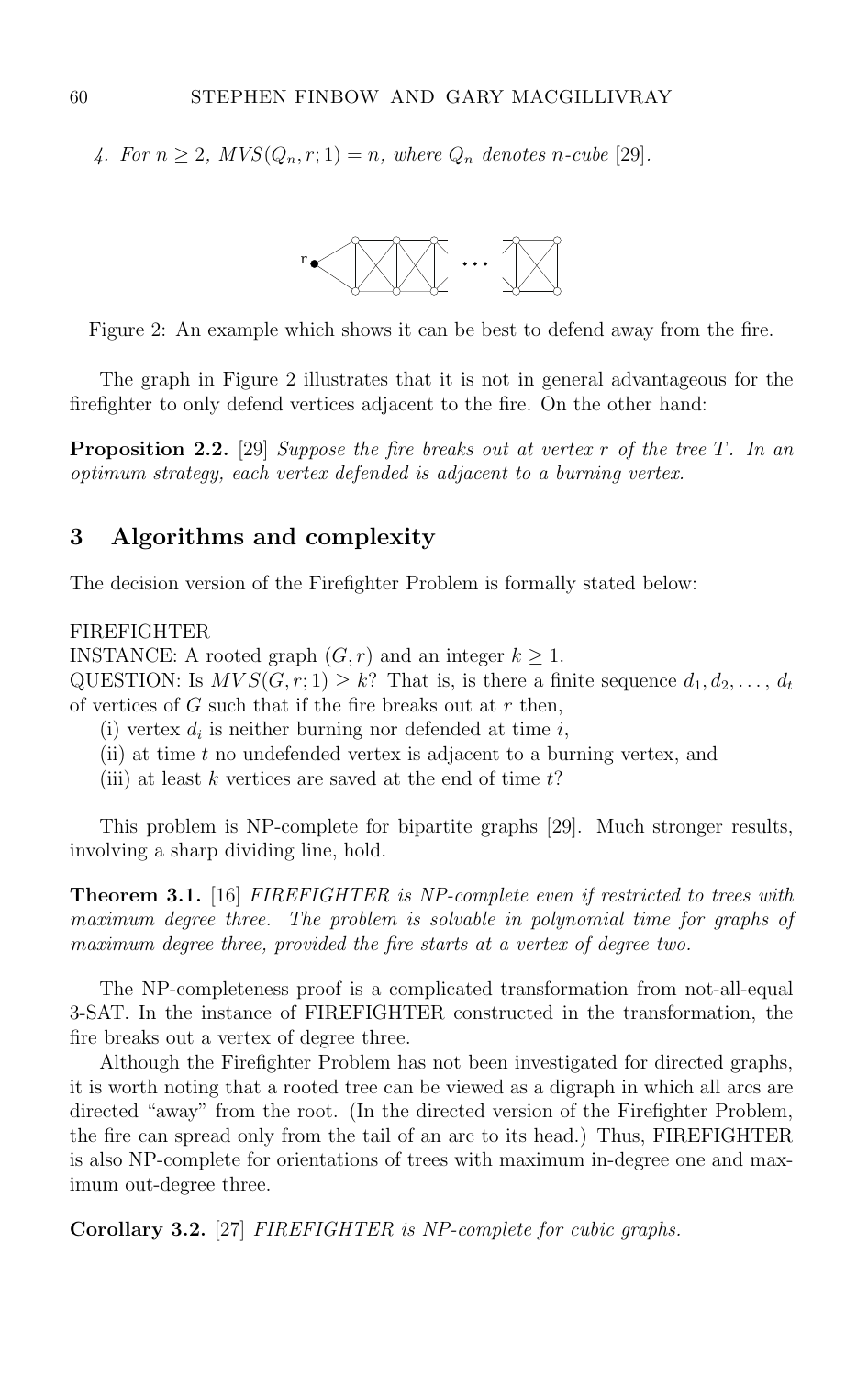Figure 3 shows a slight adaptation of a 0-1 integer program due to Devlin and Hartke [13] that determines  $MVS(G, F; d)$  for any f-rooted graph  $(G, F)$ . Here, T is an upper bound on the number of time units needed to contain the fire, and for  $0 \leq t \leq T$  and  $x \in V$ , the boolean variables  $b_{x,t}$  and  $d_{x,t}$  are defined by

$$
b_{x,t} = \begin{cases} 1 & x \text{ burned before or at time } t \\ 0 & \text{otherwise} \end{cases}
$$

$$
d_{x,t} = \begin{cases} 1 & x \text{ defined before or at time } t \\ 0 & \text{otherwise.} \end{cases}
$$

The first (second) set of constraints assures that a vertex burning (defended) at time  $t-1$  is still burning (defended) at time t. The third set of constraints assures that every neighbour of a vertex burning at time  $t-1$  is burning or defended at time t. The fourth set of constraints assures that no vertex can be both burning and defended at any time. The fifth set of constraints prevents a vertex with no burning neighbours at time  $t-1$  from burning at time t. The sixth set of constraints guarantees that at most d firefighters are used per time step. Finally, the next two sets of constraints initialize the variables corresponding to time  $t = 0$ .

This integer program can also be used to determine the minimum number of time units needed to contain the fires. If the objective function is replaced by

Min 
$$
\sum_{1 \le t \le T} |V|^t \sum_{x \in V} (b_{x,t} - b_{x,t-1})
$$

then the optimum solution is a base- $V$  integer in which the least positive  $t$  such that coefficient of  $V^t$  equals zero is the required minimum time.

Besides asking whether a certain number of vertices can be saved, a reasonable question is whether one firefighter can save all members of a given subset of vertices. This decision problem is formalized below.

#### S-FIRE

INSTANCE: A rooted graph  $(G, r)$  and a subset  $S \subseteq V(G)$ . QUESTION: Can one firefighter save all vertices in S?

**Corollary 3.3.** [27] S-FIRE is NP-complete, even if S is the set of leaves of a tree of maximum degree three. The problem is solvable in polynomial time for trees of maximum degree three in which the fire breaks out at a vertex of degree 2.

The problems FIREFIGHTER and S-FIRE can be brought into a common framework by introducing vertex weights. These can be regarded as the value of each vertex, and the goal is to maximize the value (i.e., weight) of the set of vertices saved. Theorem 3.1 then states that the decision version of this problem, "can a subset of vertices with weight at least the given integer  $k$  be saved?", is NP-complete for trees of maximum degree three and all weights equal. Note, however, that the theorem does not imply that the problem is polynomial for all weighted graphs of maximum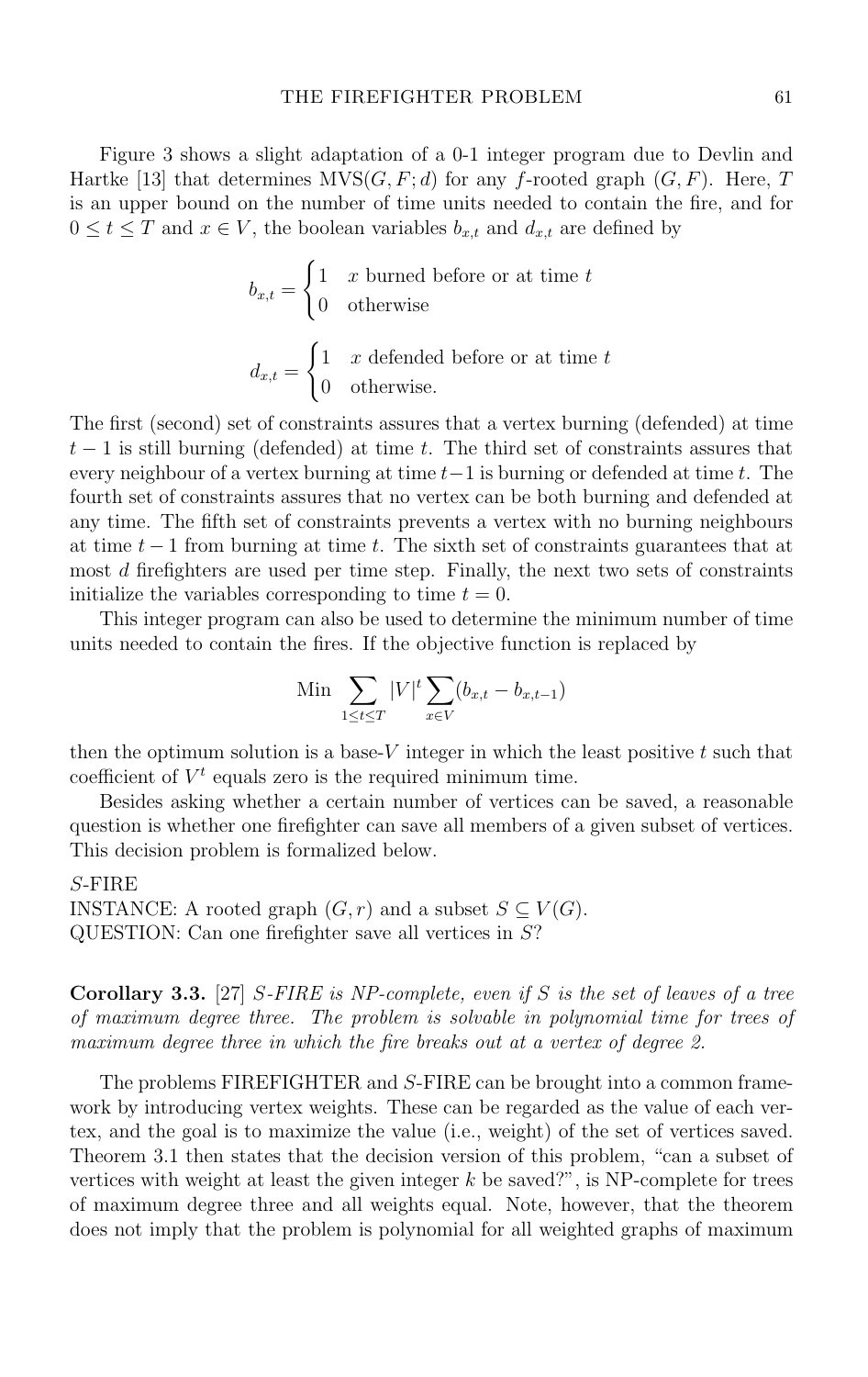Min  $\sum$ *x*∈*V* b*x,T*

Subject to:

$$
\begin{cases}\n b_{x,t} \geq b_{x,t-1} & x \in V, 1 \leq t \leq T \\
d_{x,t} \geq d_{x,t-1} & x \in V, 1 \leq t \leq T \\
b_{x,t} + d_{x,t} \geq b_{y,t-1} & x \in V, y \in N(x), 1 \leq t \leq T \\
b_{x,t} + d_{x,t} \leq 1 & x \in V, 1 \leq t \leq T \\
\sum_{y \in N(x)} b_{y,t-1} \geq b_{x,t} & x \in V, 1 \leq t \leq T \\
\sum_{x \in V} (d_{x,t} - d_{x,t-1}) \leq d & 1 \leq t \leq T \\
d_{x,0} = 0 & x \in V \\
d_{x,0} = \begin{cases}\n 1 & \text{if } x = r_i \text{ for some } i, 1 \leq i \leq f \\
0 & \text{otherwise}\n\end{cases} & x \in V \\
b_{x,t}, d_{x,t} \in \{0, 1\} & 1 \leq t \leq T\n\end{cases}
$$

Figure 3: A 0-1 integer program for the Firefighter Problem

degree three if the fire breaks out at a vertex of degree two, although this may indeed be true. Given an instance of S-fire, construct a weighted graph by assigning to each vertex in S the weight  $n = |V(G)|$ , assigning to each non-root vertex not in S the weight 1, and assigning the root weight 0. Set  $k = n|S|$ . Then, a subset of vertices with weight at least  $k$  can be saved if and only if all vertices in  $S$  can be saved.

The results above suggest that it is reasonable to focus attention on trees, and on the case where there is one fire and one firefighter. There are three directions that have been pursued. The first of these is approximation algorithms, the second is exact (exponential) algorithms, and the third is special classes of trees for which the problem is solvable in polynomial time.

Since there is a unique path between any two vertices in a tree, once a vertex is defended, that vertex and all of its children are saved. Each vertex  $v$  of a rooted tree  $(T, r)$  can therefore be regarded as having a weight,  $w(v)$ , equal to the number of vertices that will be saved if  $v$  is defended. Since the root  $r$  can not be defended, its weight is defined to be 0.

A natural candidate for an approximation algorithm for the Firefighter Problem on trees is the greedy algorithm: at each time step save the undefended vertex of largest weight which is not burning. For the rooted tree  $(T,r)$  shown in Figure 4, the greedy algorithm saves five vertices whereas  $MVS(T, r; 1)$  equals six. It is easy to generalize this example to show that the solution produced by the greedy algorithm can be arbitrarily far from optimum in absolute terms. On the other hand, the solution obtained from the greedy algorithm can not be far from the optimum solution in relative terms.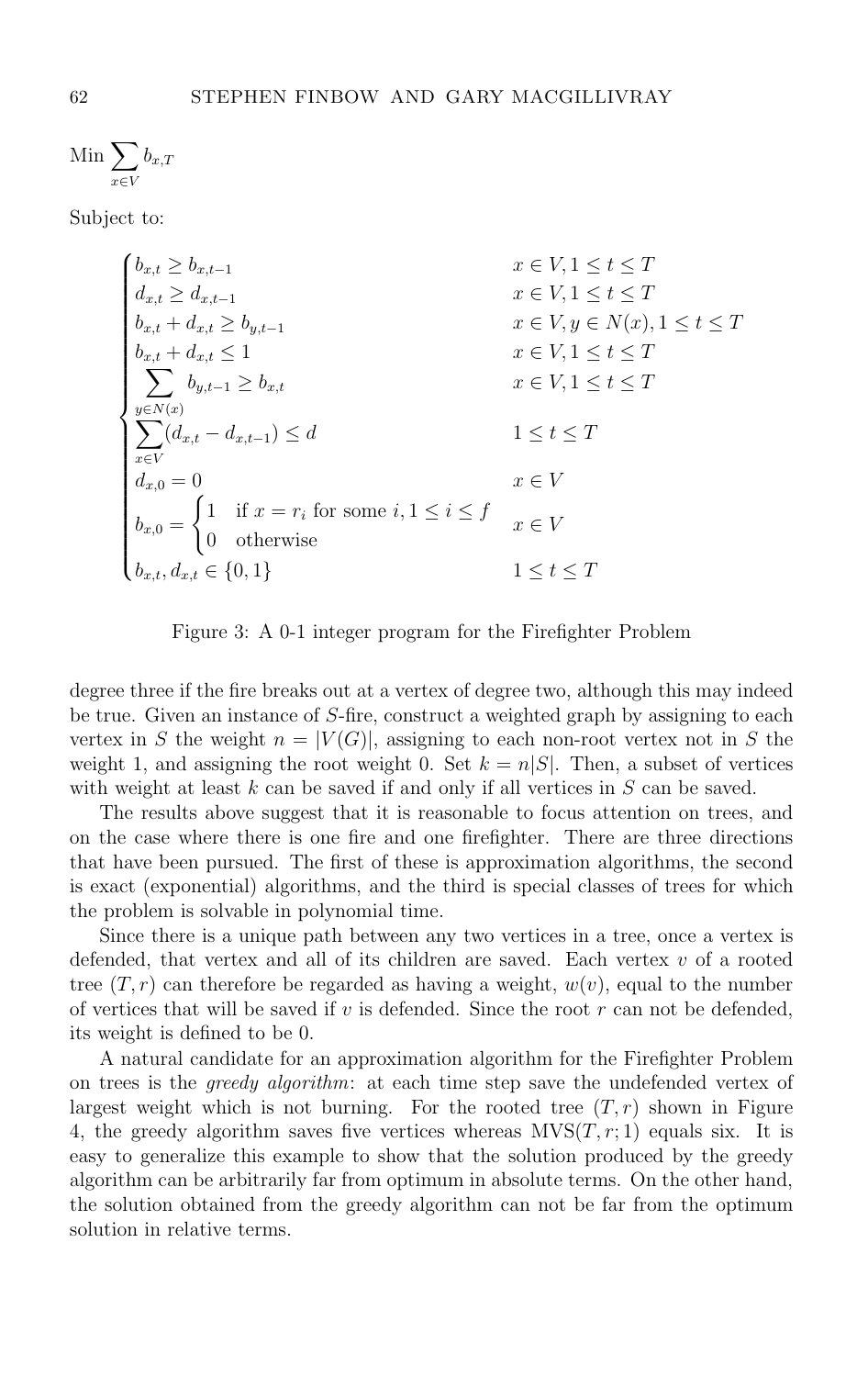

Figure 4: A tree on which the greedy algorithm does not find an optimum solution.

**Theorem 3.4.** [25] If Greedy(T, r; 1) denotes the number of vertices saved by a single firefighter using the greedy algorithm, then

$$
Greedy(T, r; 1) \ge \frac{1}{2}MVS(T, r; 1).
$$

That is, the Greedy Algorithm is a  $\frac{1}{2}$ -approximation algorithm for the Firefighter<br>Problem on trees Problem on trees.

The ratio  $\frac{Greedy(T,r;1)}{MVS(T,r;1)}$  can be seen to be arbitrarily close to  $\frac{1}{2}$ . Consider the family of rooted graphs  $(G_k, r)$  obtained by subdividing one edge of a star on  $k \geq 3$  vertices  $k$  times and setting  $r$  to be the vertex of degree two adjacent to the vertex of degree k. Hence the bound in the theorem is sharp. The same result holds for one fire and any number of firefighters [25].

The "greedy" strategy of defending the vertex of highest degree adjacent to a burning vertex always finds an optimum solution in a caterpillar [29], but not an arbitrary tree. It is unknown whether there a constant  $c \in (0,1]$  such that this algorithm saves at least  $c \cdot \text{MVS}(T,r;1)$  vertices.

It follows from Proposition 2.2 that, in an optimal strategy for the Firefighter Problem on trees, the vertex defended at time  $i$  is at distance  $i$  from root (i.e., at level i). The additional observation that no descendant of a defended vertex is also defended in an optimal solution leads to an 0-1 integer programming formulation of the Firefighter Problem on trees [29]: For each vertex  $v$  of  $T$ , let  $d_v$  be a boolean decision variable such that  $d_v = 1$  if and only if vertex v is defended  $(d_v = 0$ otherwise). Recall that, for  $v \neq r$ , the weight  $w(v)$  is the number of vertices that will be saved if  $v$  is defended (that is, the number of vertices in the subtree rooted at v), and  $w(r) = 0$ . The objective is to maximize  $\sum$ *v*∈*V*  $d_v w(v)$ , subject to constraints

that guarantee that at most one vertex is defended at every level, and at most one ancestor of each vertex is defended. The latter condition will be satisfied if and only if exactly one ancestor of each leaf is defended. Such a 0-1 integer program is shown in Figure 5.

The solution to the LP relaxation of this 0-1 integer program can be arbitrarily far from the optimum integral solution in absolute terms. While no bound is known on how far the LP optimum can be from the integral optimum in relative terms, there is strong experimental evidence that suggests such a bound exists [22]: About 1.68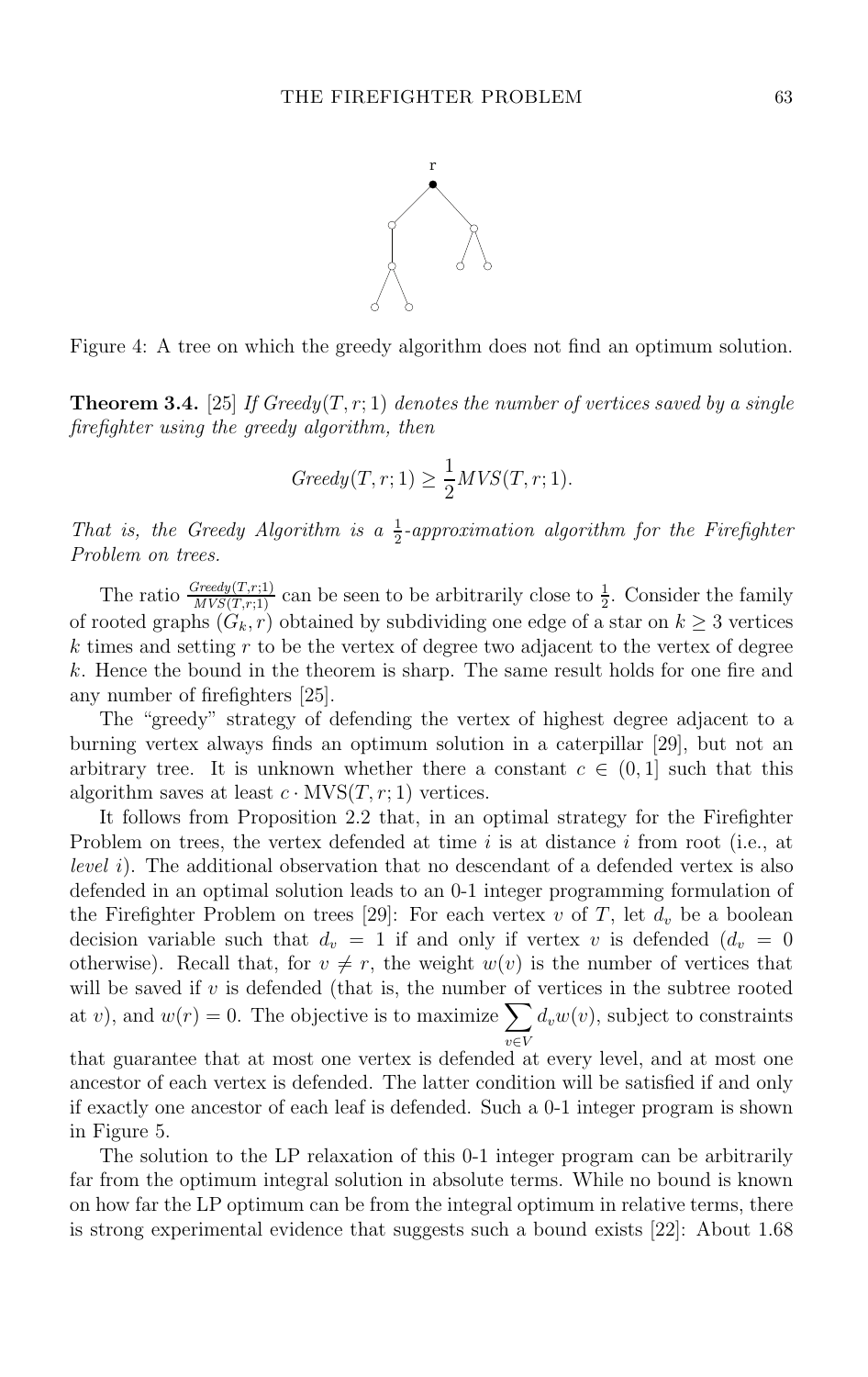$\text{Max } \sum$ *v*∈*V*  $d_v w(v)$ 

Subject to:

 $\Gamma$  $\int$  $\begin{bmatrix} \frac{1}{\sqrt{2\pi}} & \frac{1}{\sqrt{2\pi}} \\ \frac{1}{\sqrt{2\pi}} & \frac{1}{\sqrt{2\pi}} \\ \frac{1}{\sqrt{2\pi}} & \frac{1}{\sqrt{2\pi}} \end{bmatrix}$  $\sum$  $level(v) = i$  $d_v \leq 1$  for each level *i*  $d_v + \sum$ *<sup>u</sup>* an ancestor of *<sup>v</sup>*  $d_u \leq 1$  for every leaf v of T  $d_v \in \{0, 1\}$ 

Figure 5: A 0-1 integer program for the firefighter problem on a tree [29].

million trees on 100 vertices were randomly generated and both the LP optimum and integral optimum computed. Of these, the LP optimum was strictly greater than the integral optimum less than 6% of the time. In these cases, the LP optimum was no more than 1.0634 times the integral optimum. These numbers were improved to 0.7% of the cases and 1.0373 times the integral optimum by adding additional constraints.

**Conjecture 3.5.** [22] There is a constant c such that the optimum solution to LP relaxation of the  $0-1$  integer program in Figure 5 is at most c times the optimum integral solution. That is, linear programming gives a c-approximation algorithm for the Firefighter Problem on trees.

It is possible to guarantee an integer optimum solution to the relaxation of the above integer linear program by replacing the constraints corresponding to ancestors by different, but non-linear, constraints [29]: For each vertex  $v \neq r$  and each descendant w of v, add the constraint  $d_v d_w = 0$ .

A recursive algorithm that works for all trees has been described by MacGillivray and Wang [29]. Because of Theorem 3.1, it is of interest to find classes of trees for which the Firefighter Problem is solvable in polynomial time. Two such classes of trees have previously been noted: caterpillars and trees of maximum degree three where the root has degree two (these include binary trees).

Another special class of trees, besides binary trees and caterpillars, for which the problem is solvable in polynomial time is the so-called P-trees [29]. For P-trees, the Firefighter Problem can be transformed into a maximum weight independent set problem on a related perfect graph, which can be solved in polynomial time by linear programming [21].

## **4 Infinite graphs: Containing fires**

For infinite graphs, the main issues are whether the fire can be contained by the given number of firefighters, how quickly, and finding the minimum number of vertices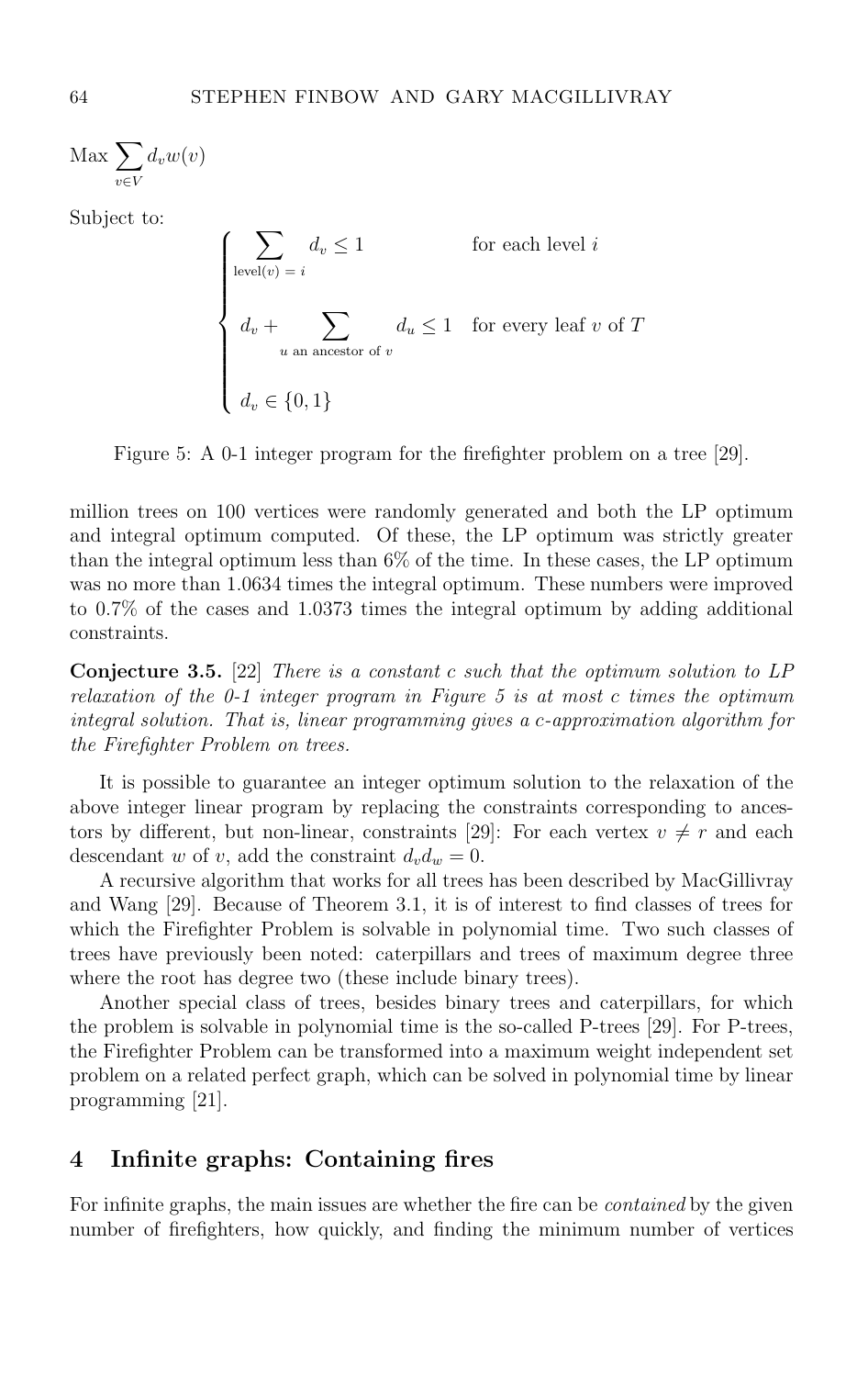burned. Research to date has mostly focussed on various infinite grids, and numbers of fires and firefighters.

A useful method for obtaining a lower bound on the number of firefighters needed to contain a fire in an infinite graph was introduced by Fogarty [17], and generalized by Devlin and Hartke [13]. Suppose a fire breaks out at the vertex  $r$  of the graph  $G$ . Let  $V_0 = \{r\}$ . For each integer  $k \geq 1$ , let  $V_k$  be the set of vertices at distance k from r, let  $B_k \subseteq V_k$  be the subset of these vertices that are burning at time k, and let  $x_k$ be the number of vertices in  $\bigcup_{i>k} V_i$  defended at the end of k time units.

**Theorem 4.1.** [17] Suppose that a fire breaks out at the vertex  $r$  of the graph  $G$ . For a given positive integer d, if for every positive integer  $k$ , every non-empty subset  $A ⊆ V_k$  satisfies  $|N(A) ∩ V_{k+1}| ≥ |A| + d$ , then  $|B_t| > x_t$  for every t.

The Hall-like condition in the statement assures that the set of vertices that are at distance t from  $r$  and burning at time  $t$  (that is, the boundary of the fire) has more neighbours than can be defended. Thus, d firefighters can not contain the fire.

As an example, we apply Theorem 4.1 to the infinite square grid with vertex set  $\mathbf{Z} \times \mathbf{Z}$  and edge set  $\{(u, v)(x, y) : u = x \text{ and } v - y = \pm 1, \text{ or } v = y \text{ and } u - x = \pm 1\}.$ For each  $k ≥ 0$ ,  $A ⊆ V_k$  satisfies  $|N(A) ∩ V_{k+1}| ≥ 2|A| ≥ |A| + 1$ . Hence one firefighter can not contain the fire.

Now suppose that the square grid is augmented by adding the edges  $(u, u)(u +$ 1,  $u+1$ , and  $(u, -u)(u+1, -(u+1))$ , where  $u \in \mathbb{Z}$ . One firefighter can not contain the fire on this new graph because it contains the square grid as a subgraph. But Theorem 4.1 can not be applied: for each  $k \geq 1$ , there exists  $A \subseteq V_k$  with  $|N(A) \cap V_{k+1}| = |A|$ . Hence the theorem is somehow dependent on the structure of the graph, and in particular on the "shape" of the  $k$ -sphere  $V_k$ . This example was found by S. Lowdon (personal communication, 2007).

The following proposition gives an easy upper bound on the number of firefighters necessary to contain a fire in an infinite grid.

**Proposition 4.2.** [31] Let G be an r-regular graph. Then a single fire can be contained by  $r-1$  firefighters in two time units, and the minimum number of vertices burned is two.

Since an n-dimensional square grid is 2n-regular, Proposition 4.2 immediately implies an upper bound on the number of firefighters needed to contain the fire.

**Corollary 4.3.** [31] In the infinite n-dimensional square grid a single fire can be contained by  $2n - 1$  firefighters in two time units, with two vertices burned.

The fact that a single firefighter can not contain the fire in an infinite 2-dimensional square grid was first proved by Moeller and Wang [31], and later by Fogarty using Theorem 4.1, as above [17]. Moeller and Wang also showed that two firefighters can contain the fire in eight time units, and this is the best possible. This improved an earlier result of Finbow, Hartnell and Schmeisser that 11 time units suffice for two firefighters to contain the fire. Moeller and Wang's strategy results in 18 vertices being burned. Devlin and Hartke [13] used (essentially) the integer program in Figure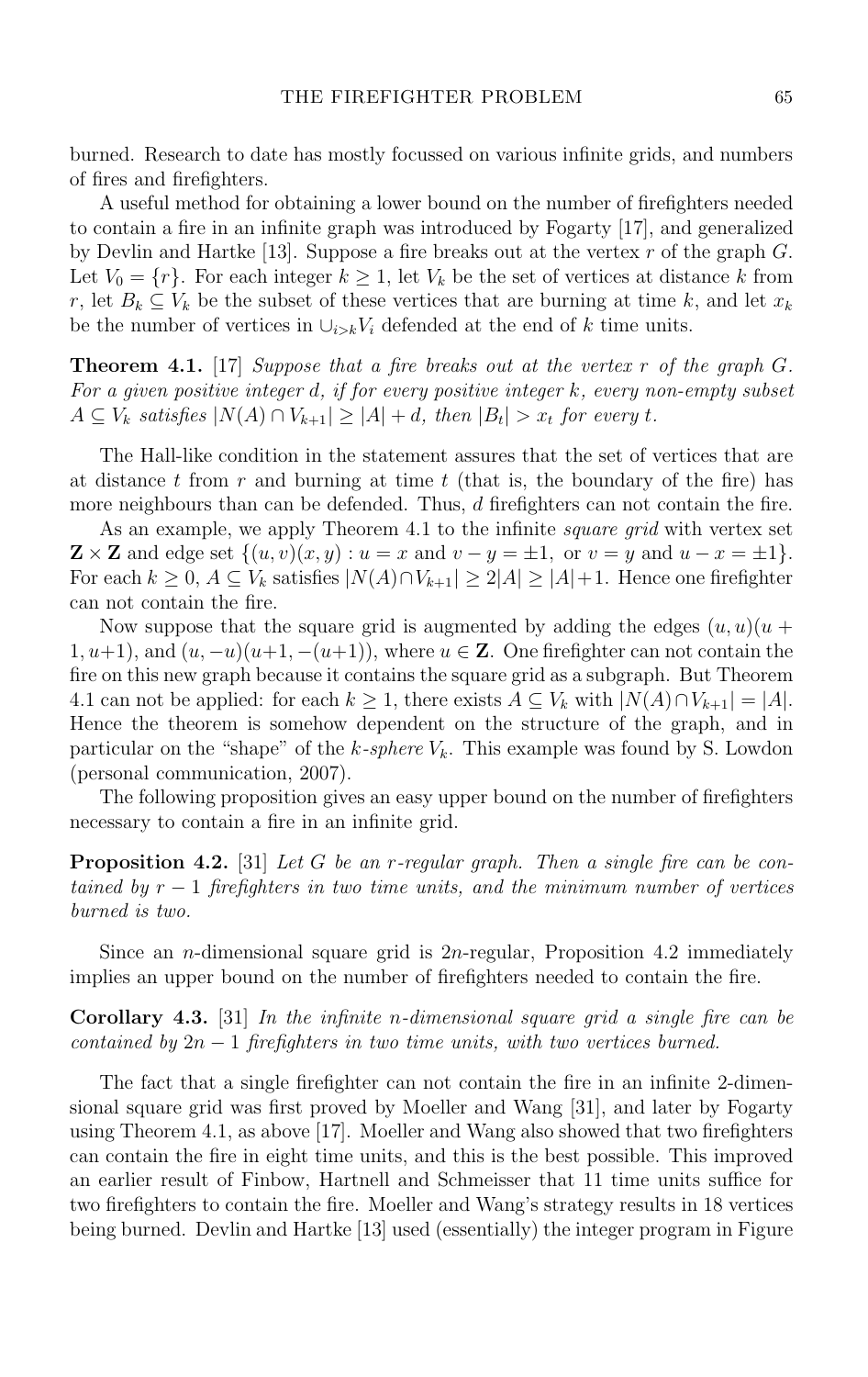3 to show that this is the best possible, even if more than eight time units are used to contain the fire. They also used a modified version of the integer program to give another proof that eight time units are necessary to contain the fire under any strategy.

The following theorem summarizes the situation for infinite square grids.

**Theorem 4.4.** [13, 31] The following statements hold with respect to containing a single fire in an infinite n-dimensional square grid.

- 1. If  $n = 1$  or  $n \geq 3$  then  $2n-1$  firefighters are necessary and sufficient to contain the fire. The minumum number of time units needed to contain the fire is two. The minimum damage when the fire is contained by  $2d - 1$  firefighters is two, and this can be achieved in two time units.
- 2. If  $n = 2$  then two firefighters are necessary and sufficient to contain the fire. The minimum number of time units needed by two firefighters to contain the fire is eight. The minimum damage when the fire is contained by two firefighters is 18, and this can be achieved in eight time units. Three firefighters can contain the fire in two time units, with two vertices burned.

The above theorem suggests that, in some sense, the 2-dimensional case is different from the remaining cases. The following theorem provides more evidence that this is true.

**Theorem 4.5.** The following statements hold with respect to containing an outbreak of one or more fires in an infinite n-dimensional square grid.

- 1. If  $n = 1$ , then a single firefighter can contain any finite number of fires.
- 2. [17] If  $n = 2$ , then two firefighters are necessary and sufficient to contain any finite number of fires.
- 3. [13] If  $n \geq 3$ , then for any positive integer d there is a finite number of fires that can not be contained by d firefighters.

With respect to the above theorem and others, note that one way of showing that any finite number of fires can be contained by d firefighters is to argue that if a single fire is allowed to burn for  $t$  time units, then  $d$  firefighters can still contain the fire.

The problem of containing fires on other infinite grids has been investigated. Here, the *strong grid* has vertex set  $\mathbf{Z} \times \mathbf{Z}$  and edge set  $\{(u, v)(x, y) : |u - x| \leq$  $1, |v - y| \leq 1$ , and  $(u, v) \neq (x, y)$ . the *triangular grid* is the infinite planar graph whose faces form a tiling of the plane with equilateral triangles, and the *hexagonal* grid is the infinite planar graph whose faces form a tiling of the plane with regular hexagons. The latter two grids are planar duals. The main results follow.

#### **Theorem 4.6.** 1. [30] In the 2-dimensional infinite strong grid, four firefighters are necessary and sufficient to contain any finite number of fires.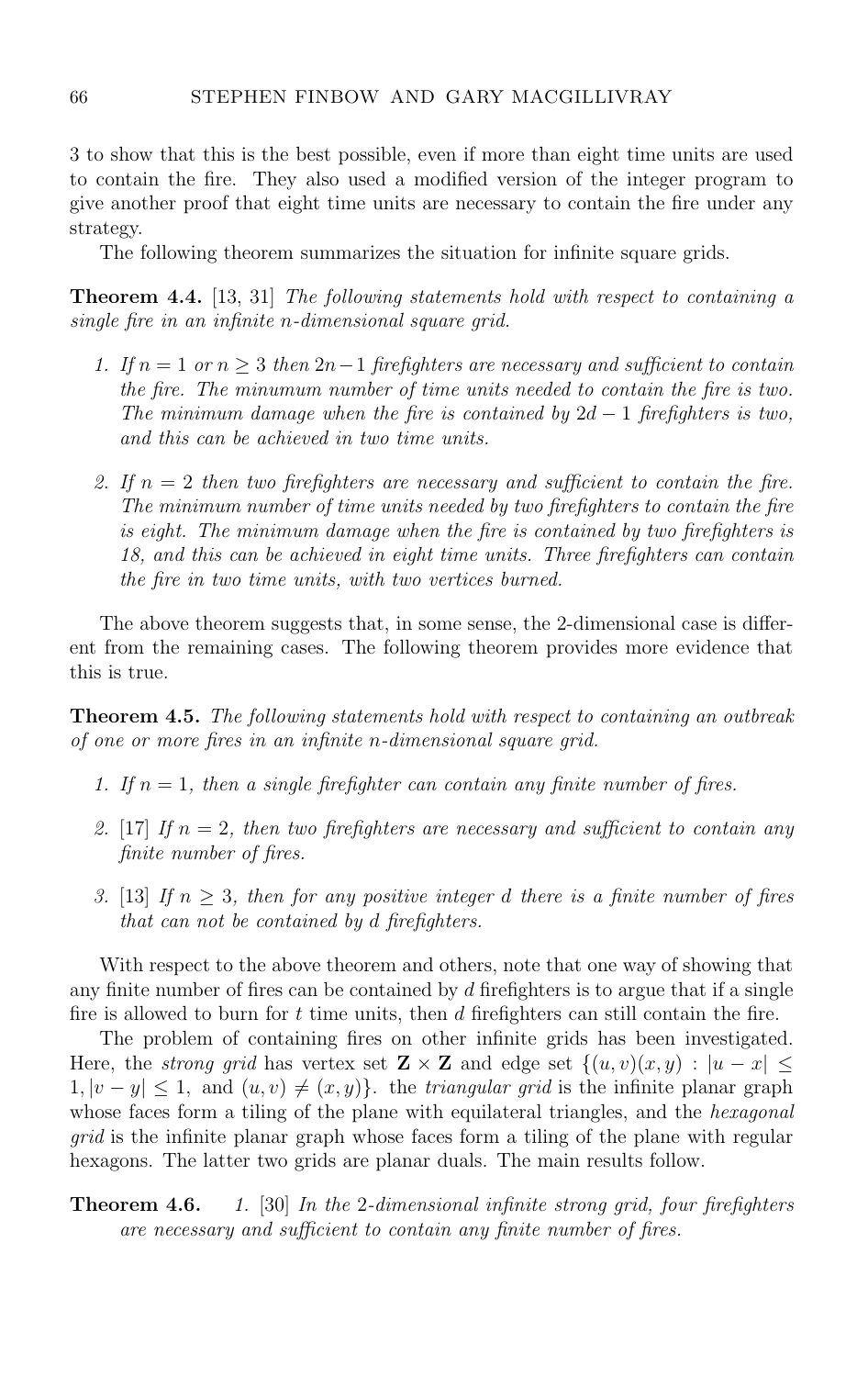- 2.  $[17, 30]$  In the 2-dimensional infinite triangular grid, three firefighters are necessary and sufficient to contain any finite number of fires.
- 3. [30] In the 2-dimensional infinite hexagonal grid, two firefighters suffice to contain any finite number of fires.

Other grid graphs that have been considered include quarter planes (square grid [17] or strong grid [30]), and grids that are finite in one dimension (square grid [17], strong grid [30], or the triangular grid [17] (called the hexagonal grid by Fogarty)).

Variations of the problem that have been considered include determining the number of firefighters needed to contain a fire to a given region [30], and using a periodic sequence of numbers of firefighters at each time step [30, 33]. In the latter case, an interesting result is that the fire can be contained in such a way that the average, over all time units to the end of the process, of the number of firefighters used is smaller than the optimum number of firefighters required to contain the fire or fires. This has been done for the strong grid and triangular grid [30], and for the 2-dimensional square grid [30, 33]. For the 2-dimensional square grid, the average can be as low as  $\frac{3}{2}$ , and any ratio greater than or equal to  $\frac{3}{2}$  can be achieved [33].

**Conjecture 4.7.** [33] There is no periodic sequence for which the average, over all time units to the end of the process, of the number of firefighters used to contain the fire is less than  $\frac{3}{2}$ .

The fractional version of the Firefighter Problem was first considered by Fogarty [17]. Her point of view was that the firefighters could extinguish some fraction of the fire at a vertex, and then the remaining fraction of the fire is passed on to each non-burning, undefended neighbour of such a vertex. The fire is extinguished when no fraction of it can spread. When  $f = d = 1$ , a solution to the LP relaxation of the integer program in Figure 3 can be interpreted in exactly this way. Although Fogarty's work was for the infinite 2-dimensional square grid, the same arguments also apply to other 2-dimensional grids.

**Proposition 4.8.** Let  $(G, r)$  be a rooted infinite graph, and for  $k \geq 0$ , let  $V_k$  be the set of vertices at distance k from r. If there is a constant c such that  $|V_k| \leq ck$ , then for  $d = 1$  the LP relaxation of the 0-1 integer program in Figure 3 has a finite optimum solution. That is, a single fractional firefighter can contain the fire.

Proof. Rather than setting the values of the variables in the linear program, we take Fogarty's point of view. Since  $\sum_{n=1}^{\infty}$  $\frac{1}{k}$  diverges, there exists a least integer T such that

*<sup>k</sup>*=1 1  $\frac{1}{c}\sum_{k=1}^{T} \frac{1}{k} \geq 1$ . At times  $t = 1, 2, ..., T$ , assign  $\frac{1}{|V_t|} \geq \frac{1}{ct}$  of a firefighter to each vertex

 $\lim_{k \to 1} V_t$ . Hence one firefighter is used at each time step. By definition of T, after at most T time units no fraction of the fire can spread.  $\Box$ 

**Corollary 4.9.** One fractional firefighter suffices to contain the fire in each of the following infinite grids: the 2-dimensional square grid, the strong grid, the triangular grid and the hexagonal grid.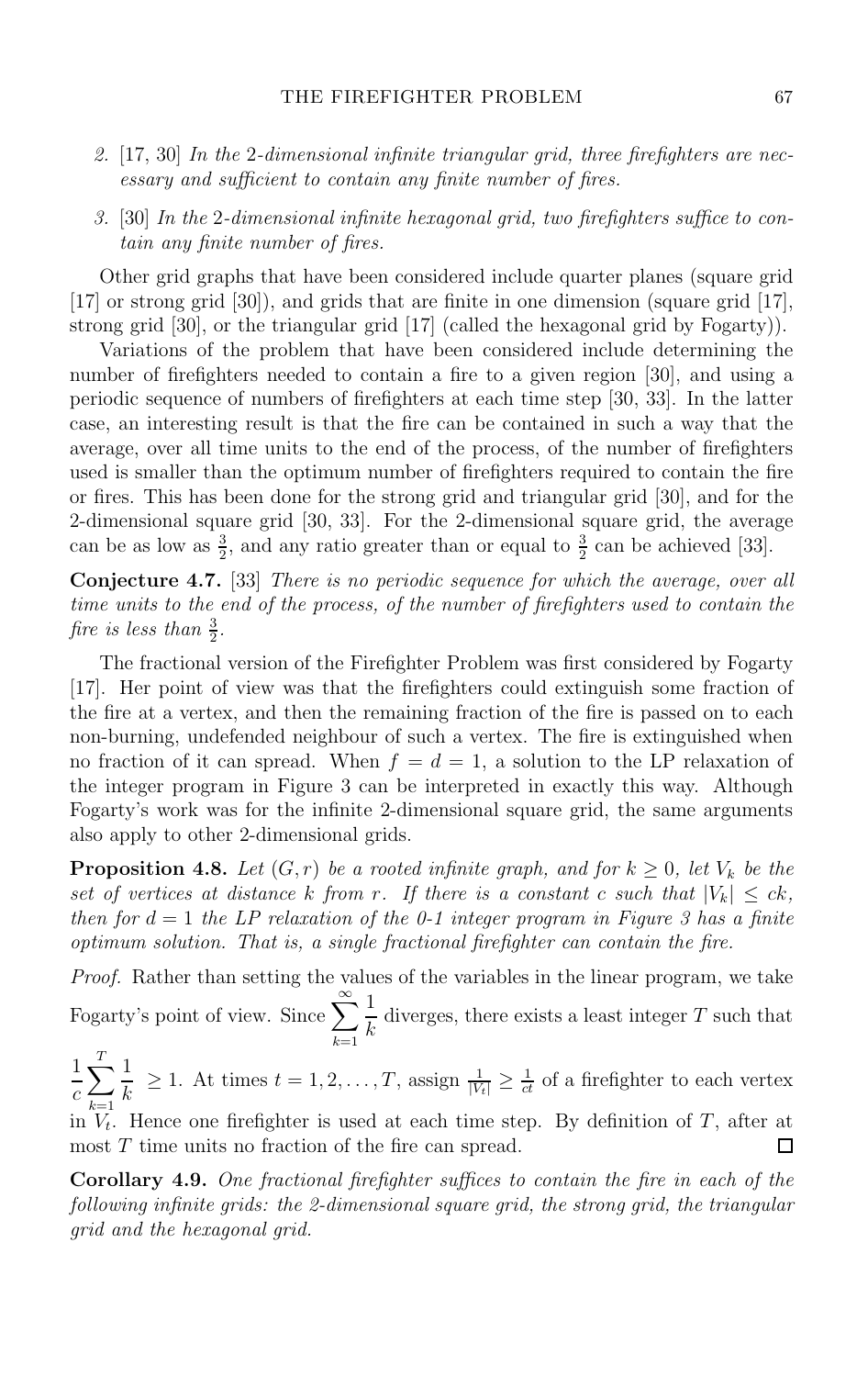P. Dukes and S. Lowdon (personal communication, 2007) have observed that the proof of Proposition 4.8 fails for *n*-dimensional square grids with  $n \geq 3$ . They note that the underlying reason is that  $|V_k|$  is a quadratic function of k, and  $\sum_{k=1}^{\infty} \frac{1}{k^k}$ converges. This provides further evidence that the 2-dimensional case is different.  $k^2$ 

## **5 Finite grids**

The finite grids that have received attention are square grids of dimension 2 or 3, that is, Cartesian products of two or three paths. Only the case of one fire and one firefighter has been considered.

Exact (exponential) algorithms for solving the Firefighter problem on these grids have been described by Moeller and Wang [31]. The integer program in Figure 3 can also be used. Clearly, the number of vertices burned is a function of the vertex where the fire breaks out. Some bounds and exact answers were given by Moeller and Wang [31] and MacGillivray and Wang [29]. Subesquent to the appearance of the latter paper, the problem for the 2-dimensional square grid when the fire breaks out in the first row was included on the 2005 Asian Pacific Mathematics Olympiad [3].

Suppose the rows and columns of the 2-dimensional square grid  $P_n \Box P_n$  are indexed with  $1, 2, \ldots, n$  in the natural way. The following strategy is believed to save the maximum number of vertices:

**Proposition 5.1.** [31] In  $P_n \square P_n$ , when the fire breaks out at  $(r, c)$ ,  $1 \le r \le c \le$  $\lceil n/2 \rceil$ , if the firefighter defends vertices in the following order:  $(r + 1, c)$ ,  $(r + 1, c + 1)$ 1),  $(r+2, c-1)$ ,  $(r+2, c+2)$ ,  $(r+3, c-2)$ ,  $(r+3, c+3)$ ,..., $(r+c, 1)$ ,  $(r+c, 2c)$ ,  $(r+1)$  $c, 2c+1), \ldots, (r+c, n),$  then  $n(n-r) - (c-1)(n-c)$  vertices are saved.

The following was proved in the case  $(r, c) = (1, 1)$  by Moeller and Wang [31].

**Proposition 5.2.** [29] The strategy described in Proposition 5.1 saves the maximum number of vertices when  $r \in \{1, 2\}$ .

The difference between the number of vertices saved by the strategy in Proposition 5.1 and the best known upper bound on the number of vertices that can be saved becomes arbitrarily large, as a function of  $n$ , as the vertex at which the fire starts approaches the middle of the grid. For example, if  $n$  is odd and the fire starts at  $(\lceil \frac{n}{2} \rceil, \lceil \frac{n}{2} \rceil)$ , then the difference between these two quantities is roughly  $\frac{3}{8}n^2$  [29].<br>Very little is known about the Firefighter Problem in three dimensional so

Very little is known about the Firefighter Problem in three dimensional square grids. The evidence suggests that relatively few vertices can be saved [13, 31].

**Conjecture 5.3.** [31] For any vertex v of  $P_n \Box P_n \Box P_n$ ,

$$
\lim_{n \to \infty} \frac{MVS(P_n \Box P_n \Box P_n, v; 1)}{n^3} = 0.
$$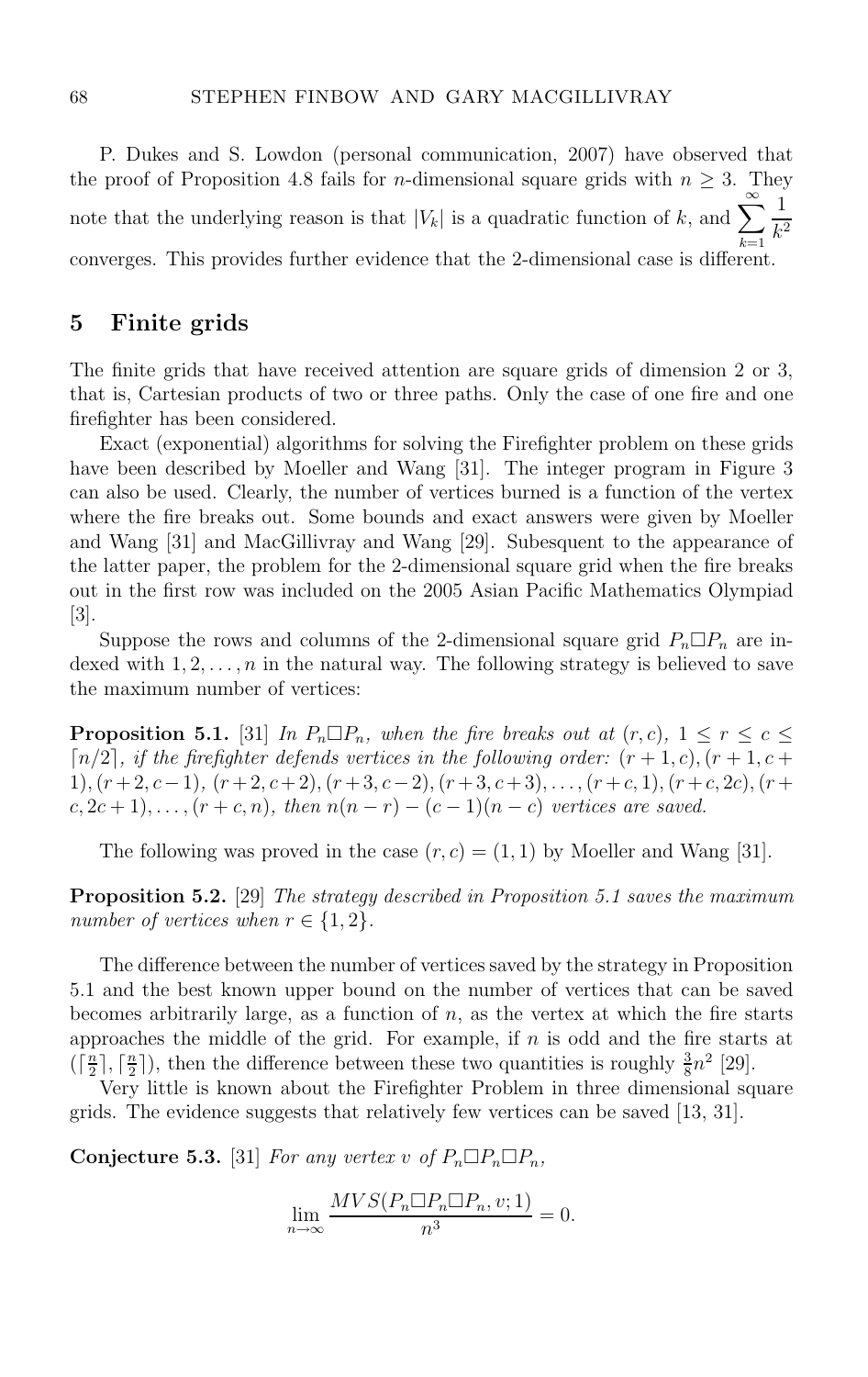Let G be the subgraph of the 3-dimensional infinite square grid induced by the vertices with non-negative coordinates and at distance at most  $3n$  from  $(0, 0, 0)$ . Then G contains  $P_n \Box P_n \Box P_n$  as an induced subgraph.

**Theorem 5.4.** [13] Let G be the subgraph of the 3-dimensional infinite square grid induced by the vertices with non-negative coordinates and at distance at most 3n from  $(0, 0, 0)$ . Then,

$$
\lim_{n \to \infty} \frac{MVS(G, (0, 0, 0); 1)}{n^3} = 0.
$$

# **6 Minimizing the expected damage and the maximum damage**

Two scenarios involving  $f$  fires breaking out at a random subset of vertices of a finite graph G and being defended by d firefighters are discussed in this section. In the first of these, the goal is to determine the graphs for which the expected damage is minimized. In the second scenario, the goal is to determine the graphs for which the maximum damage is minimized.

Let  $(G, F)$  be an f-rooted graph. Let  $mindam(F, d) = n - MVS(G, F; d)$ , the minimum damage if the  $f$  fires are defended by  $d$  firefighters. If each  $f$ -subset is equally likely to be the location where the fires start, the expected damage is

$$
E(G, f; d) = \frac{1}{\binom{|V(G)|}{f}} \sum_{|F|=f} mindam(F, d).
$$

Another way of looking at the expected damage is the surviving rate, defined by Cai and Wang [7]:

$$
\rho(G, f; d) = \frac{1}{\binom{|V(G)|}{f}} \sum_{F \subseteq V} \frac{MVS(G, F; d)}{|V|} = 1 - \frac{1}{|V|}E(G, f; d).
$$

This is the average percentage of vertices that can be saved when  $f$  fires randomly break out at vertices of G.

For given positive integers f and d, a graph G is called *optimal* if  $E(G, f; d)$  is minimum over all graphs with the same number of vertices as  $G$ .

**Theorem 6.1.** [15] Suppose  $f = d = 1$ . Then a connected graph G is optimal if and only G is a tree such that

- 1. each vertex has at most two neighbours of degree at least 2, and
- 2. each vertex has at most one neighbour of degree at least 3.

Thus, when there is one fire and one firefighter, the optimal graphs on  $n$  vertices are caterpillars in which any two vertices of degree at least three are at distance at least three. These include paths and stars. It turns out that a star is always an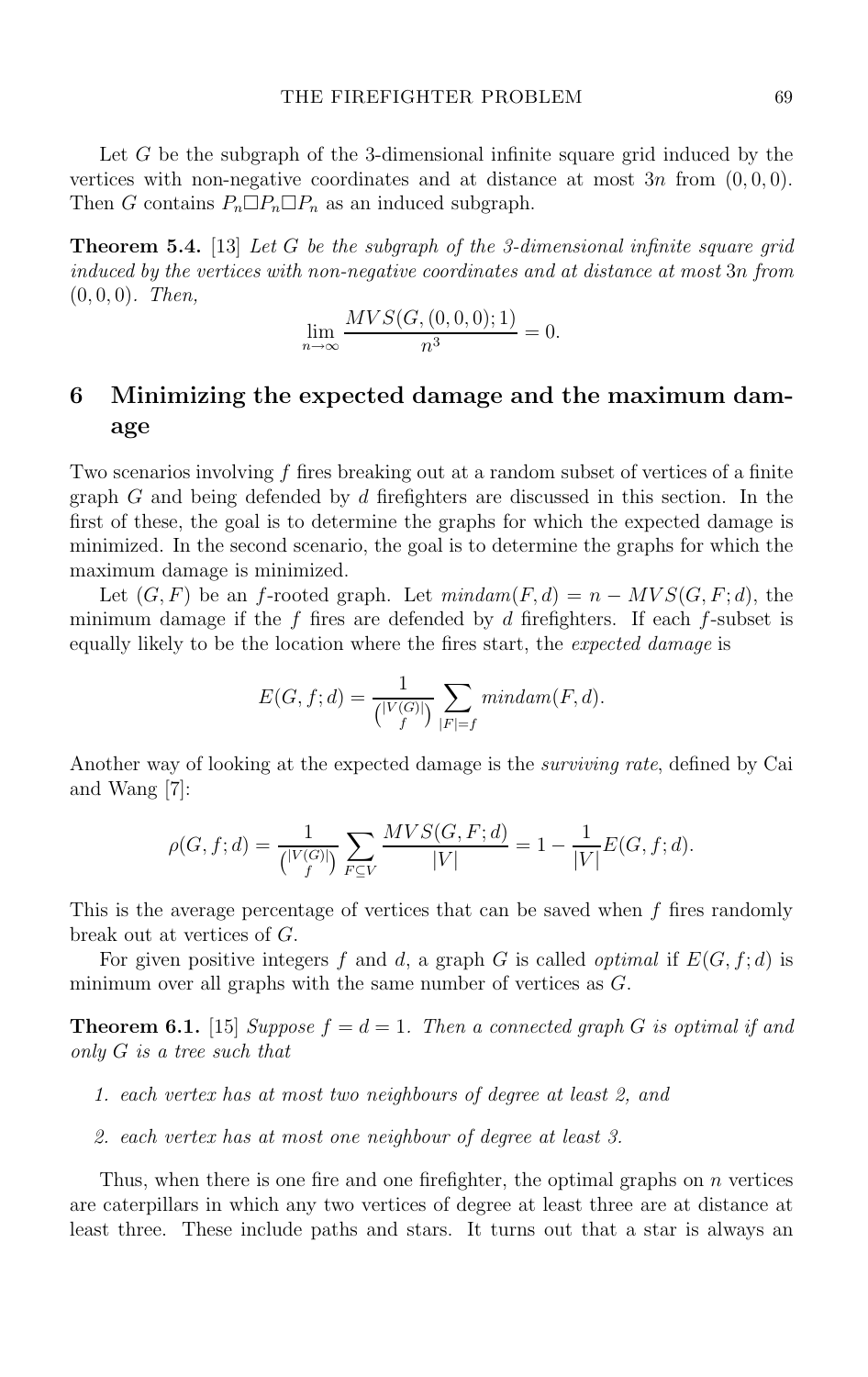optimal graph when there is a single firefighter, irrespective of the number of fires [15].

Let  $B_{k,t}$  denote the tree obtained from a star on  $t + k + 1$  vertices by subdividing t of its edges once each.

**Theorem 6.2.** [11] Suppose  $f = d = 2$ . Then a graph G with  $n \geq 13$  vertices is optimal if and only if  $G \cong B_{n-9,4}$ .

For the complete list of optimal graphs for  $n < 13$ , see reference [11].

Cai and Wang [7] have determined lower bounds on the surviving rate of trees, outerplanar graphs and Halin graphs. Recall that a graph is outerplanar if it has a plane embedding in which all vertices are on the same face, and is a Halin graph if it can be formed from an outerplane embedding of a tree with no vertices of degree two by adding a cycle through its leaves in counterclockwise order.

#### **Theorem 6.3.** [7]

$$
\rho(G,1;1) > \begin{cases} 1 - \sqrt{2/n} & \text{if } G \text{ is a tree with } n \text{ vertices} \\ 1/6 & \text{if } G \text{ is an outerplanar graph} \\ 3/10 & \text{if } G \text{ is a Halin graph with at least 5 vertices.} \end{cases}
$$

According to Cai and Wang, the bounds given in the theorem are not tight. Finding improved lower bounds is an open problem, as is extending the results to other classes of graphs. Since trees, outerplanar graphs and Halin graphs are all planar, it is natural to wonder whether there is a constant lower bound for the surviving rate of a planar graph. However, they note that  $\lim_{n \to \infty} \rho(K_{2,n}, 1; 1) = 0$ , so no such lower bound exists in general. The following conjecture is made.

**Conjecture 6.4.** [7] There is a positive constant c such that every nontrivial planar qraph G of maximum degree three satisfies  $\rho(G, 1; 1) > c$ .

For given positive integers  $f$  and  $d$ , an  $mmd\text{-}graph$  is a graph  $G$  such that  $\max_{|X|=f} \min \text{diam}(X, d)$  is minimized over all graphs on the same number of vertices as G. When  $f = d = 1$ , the mmd-graphs are exactly paths and cycles. This is also true when  $f = d = 2$  and the number of vertices is at least 11. In this case there are two further mmd-graphs on 10 vertices [15].

Let  $S_{2n+1}$  be the graph obtained by subdividing each edge of a star on  $n+1$ vertices exactly once, and let  $S'_{2n}$  be the graph obtained by subdividing all but one edge of a star on  $n + 1$  vertices exactly once.

Suppose  $n = 5q + r$ , where  $1 \le r \le 5$ . Let  $F_n$  be the tree constructed from  $q + 1$ disjoint paths  $L_1, L_2, \ldots, L_{q+1}$ , such that  $L_1, L_2, \ldots, L_q$  have 5 vertices and  $L_{q+1}$  has r vertices, by adding edges joining a centre vertex of  $L_i$  to a centre vertex of  $L_{i+1}$ for  $1 \leq i \leq q$ .

**Theorem 6.5.** [15] Suppose that there are f fires and d firefighters.

1. If  $n \leq 2f + 1$  then any tree on n vertices is an mmd-graph.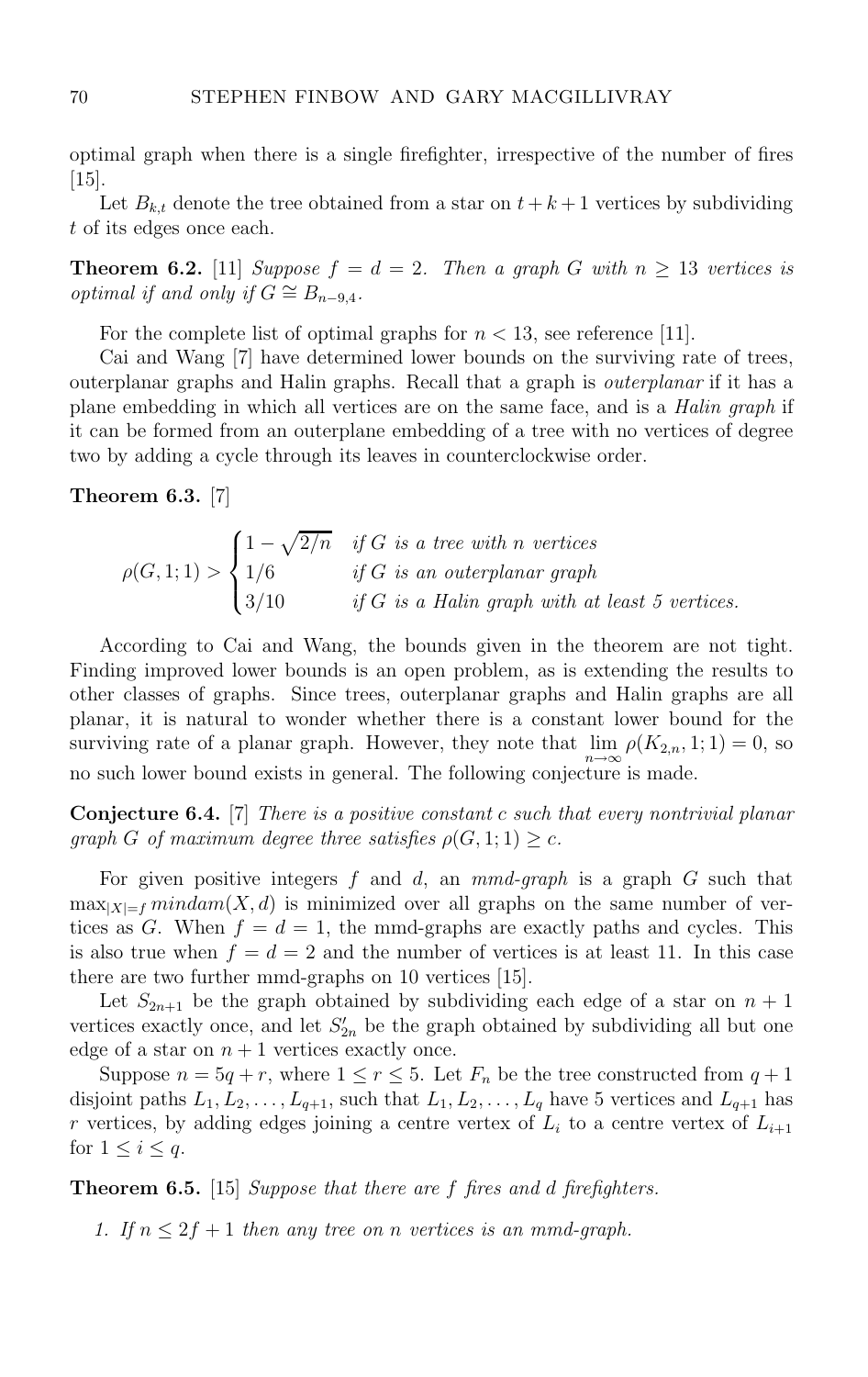2. If  $f \leq 3$  and  $n \geq 4f$  then a path on n vertices is an mmd-graph. 3. If  $f \leq 3$  and  $2f + 1 \leq n \leq 4f - 1$  then (a) if  $n = 2m + 1$  then  $S_n$  is an mmd-graph, and (b) if  $n = 2m + 2$  and  $d \ge \frac{m-f+1}{2}$  then  $S'_n$  is an mmd-graph. 4. If  $f \geq 4$ ,  $n \geq 5f - 4$ , and  $d \geq f$  then a path on n vertices is an mmd-graph. 5. If  $f > 4$  and  $2f + 1 < n < 5f - 4$  then (a) If  $f = 3t + 1$  (so that  $6t + 3 < n < 15t + 1$ ) then i. if  $6t + 3 < n \leq 10t + 5$  then  $S_n$  is an mmd-graph when n is odd and  $S_n'$  is an mmd-graph when n is even, and ii. if  $10t + 5 < n < 15t$  then  $F_n$  is an mmd-graph. (b) If  $f = 3t + 2$  (so that  $6t + 5 < n < 15t + 6$ ) then i. if  $6t + 5 < n \leq 10t + 9$  then  $S_n$  is an mmd-graph when n is odd and  $S_n'$  is an mmd-graph when n is even, and ii. if  $10t + 9 < n \leq 15t + 5$  then  $F_n$  is an mmd-graph. (c) If  $f = 3t + 3$  (so that  $6t + 7 < n < 15t + 11$ ) then i. if  $6t + 7 < n \leq 10t + 13$  then  $S_n$  is an mmd-graph when n is odd and  $S_n'$  is an mmd-graph when n is even, and ii. if  $10t + 13 < n \leq 15t + 10$  then  $F_n$  is an mmd-graph.

#### **7 Related work**

In this section some other problems which resemble the Firefighter Problem are briefly mentioned. Our intention is to indicate a few pointers to the literature, and not to undertake any sort of detailed survey of results.

In Politicians Firefighting [36] the number of firefighters available varies each time step according to the growth of the fire. Specifically, for each vertex that caught fire at time  $t$  and has at least one undefended non-burning neighbour, there is one firefighter available to be placed on such a neighbour in the next time step. This problem is solvable in linear time for trees but NP-hard for planar graphs of maximum degree five. It is fixed parameter tractable for general graphs.

There is a considerable literature on the propagation of rumours, viruses or epidemics in small-world and/or scale-free networks (for a sample see [12, 32, 35, 39, 40]), most of which uses probabilistic methods. There can be (and often is) a threshold for the spreading rate below which an epidemic will die out before reaching the entire population, but scale-free networks do not admit such a threshold [35]. The discrete model considered by Comellas, Mitjana and Peters [9] exhibits similar rates of infection to the probabilistic models just mentioned. In this model, a vertex of a graph that is infected remains contagious for  $A$  time units and can infect  $k$  of its neighbours in each time unit in which the infection is active. The same authors subsequently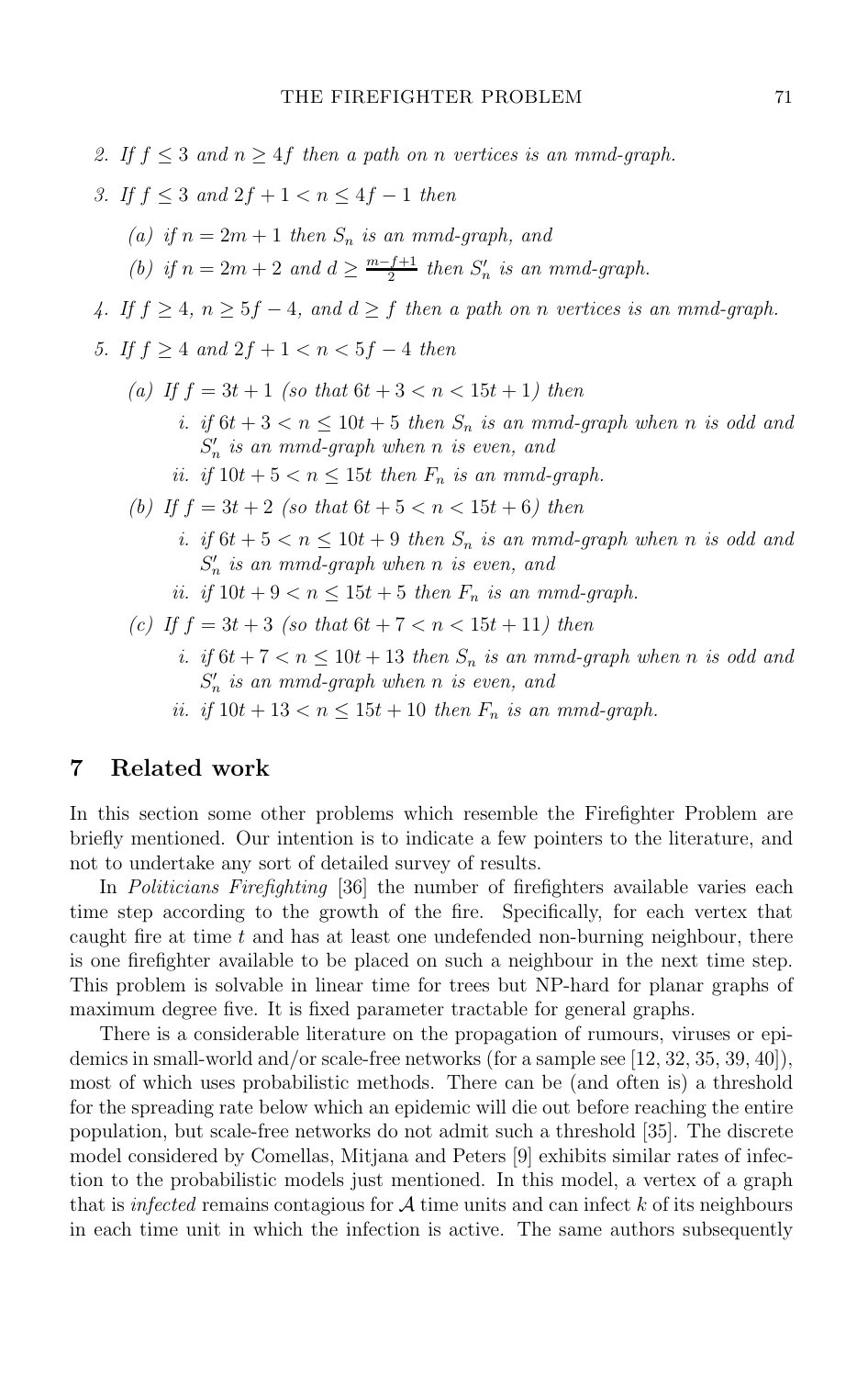[10] determined the time for a virus to spread to all vertices – which they prove is guaranteed to happen for any  $k \geq 2$  and  $A \geq 1$  – and then considered the problem of stopping the spread of the virus by installing "firewalls" at some vertices of the graph. The firewalls are installed beforehand (as opposed to at a rate of several per time step), and prevent an infected vertex from spreading the virus to any of its neighbours. Upper and lower bounds on the number of firewalls needed to prevent the virus from infecting all vertices are presented.

The angel problem was introduced by Berlekamp, Conway, and Guy in Winning Ways [6]. The problem is to decide if a devil eating a square per turn from an infinite checkerboard can strand an angel able to jump up to p squares per turn. When  $p = 1$ this can be viewed as the problem of containing a fire (the angel) that can spread to only one neighbouring vertex per time unit. Such an angel can be trapped, but the problem is not solved for other values of p. Bollobas and Leader [4] have proved that, on the 3-dimensional grid, the angel can always escape if  $p$  is large enough. They indicate that  $p = 50$  is provably large enough, and conjecture that in fact  $p = 1$  is large enough.

In the Cops and Robber game, the question is whether  $k$  cops can trap a robber who moves along the edges of a graph. Different assumptions lead to different variations of the game. In each of them, the cops play a similar role to the fire (or the devil), in that they are trying to contain the robber (trap the robber on an edge or vertex). One difference from the Firefighter Problem is that the vertices occupied by the cops are not permanently destroyed and may later be occupied by the robber. The case where the robber is arbitrarily fast and invisible is related to searching and sweeping  $[2, 28]$ . When the robber is arbitrarily fast and visible, the number k of cops needed to catch the robber is the tree-width of  $G$  [37]. (For variations involving width parameters for digraphs or hypergraphs, see [1, 5, 18].) Otherwise it is typically studied as a perfect information game in which the players move alternately, from vertex to vertex along edges of the graph (or digraph) [8, 26, 34]. The graphs on which one cop has a winning strategy are precisely the retracts of products of paths [34]. Finding a characterization of the graphs on which two (or  $k$ ) cops have a winning strategy is a long standing open problem.

According to Snatzke [38], the game of Amazons was invented in 1988 by W. Zamkauskas. It is a 2-player game, normally played on a  $10 \times 10$  chessboard. Each player has a number of Amazons, normally four, which move like a Queen in chess and which also shoot arrows that "move" in the same way as a chess Queen. Each arrow permanently burns the square on which it lands. A move in the game consists of relocating an Amazon and then shooting an arrow with that same Amazon. Neither Amazons nor arrows can jump over any piece. The last player to be able to move wins. The authors thank R. K. Guy for pointing out this game.

In 1979, Gunther and Hartnell considered the problem of establishing a communication network among members of an underground resistance movement such that the betrayal of members, as a consequence of treachery or subversion by one or more members of the group, is minimized [20]. The members of the movement are modelled by the vertices of a graph. The edges of the graph represent communication links. If a vertex is subverted, then all of its neighbours are betrayed. Given two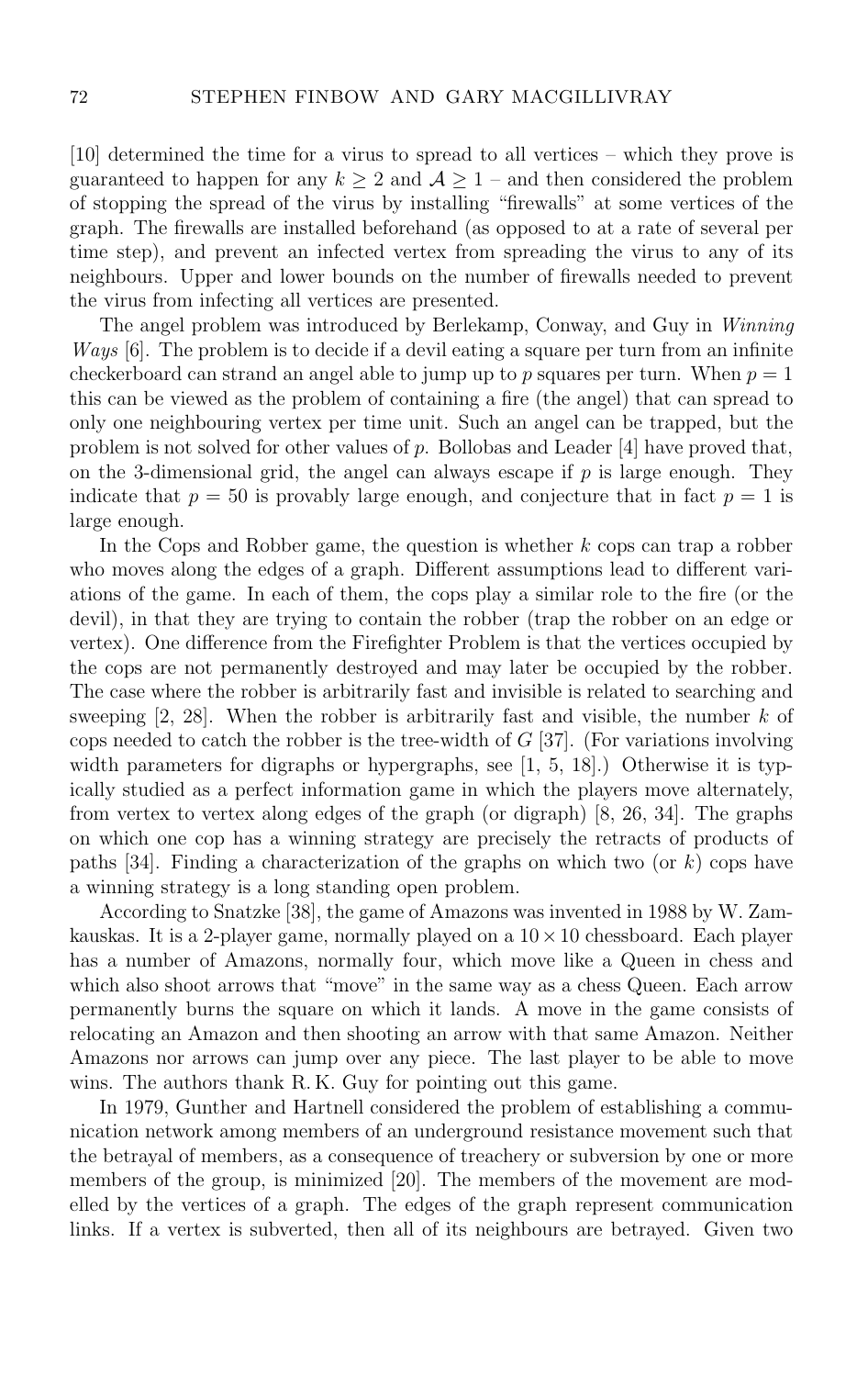natural numbers b and n, the problem is to find connected graphs on n vertices such that the number of betrayals resulting from b subversions is minimum. In particular, for a given graph G and positive integer b, the quantity  $K(G, b)$  is the maximum, over all b-subsets  $B \subseteq V(G)$ , of  $|N(B)|$ . The quantity  $K(n, b)$  is the minimum, over all connected graphs G on n vertices, of  $K(G, b)$  (pun intended, no doubt). This problem can be viewed as minimizing the maximum damage that be done by b fires that are never defended but spread for only one time unit.

In 1989, A. Finbow and Hartnell considered the related problem of designing graphs so that the expected damage done by (in the terminology of the previous paragraph) the betravals resulting from b subversions is minimum  $[14]$ . This can be viewed as minimizing the expected damage done by b fires that break out at a random set of vertices and are never defended, but spread for only one time unit.

### **8 Open problems and possible future directions**

In this section some open problems and possible directions for future study are listed. We believe that this list contains projects at all levels of difficulty.

- 1. Study the function  $\ell(G, F)$ , the minimum number of time units needed to contain  $f$  fires that break out at vertices in  $F$ , where this quantity is defined to be infinity if the fires can not be contained.
- 2. Find algorithms and complexity results for the natural extension of S-FIRE in which there are  $d \geq 2$  firefighters.
- 3. Given a weighted graph  $(G, r)$  of maximum degree three and in which r has degree two, is there a polynomial-time algorithm that finds the maximum weight subset of vertices that can be saved?
- 4. Is there a constant  $c \in (0,1]$  such that the "greedy" strategy of defending the vertex of highest degree adjacent to a burning vertex saves at least  $c \cdot$  $MVS(T, r; 1)$  vertices of a rooted tree  $(T, r)$ ?
- 5. For a subset  $S \subseteq V(G) \{r\}$  of vertices of a rooted graph  $(G, r)$ , define  $F_{(G,r)}(S)$  to be the minimum number of firefighters needed to save all vertices in S. Find a theorem that gives  $F_{(T,r)}(S)$ , where S is the set of leaves of the tree T. Under what conditions is this number  $\Delta - 1$ ? More generally, study the S-FIRE number of trees and graphs, especially in the case when  $f = 1$ .
- 6. Investigate the Firefighter Problem on trees in the cases where there is more than one fire and more than one firefighter. Determine the the approximation ratio of the greedy algorithm on trees for an arbitrary number  $f$  of fires and  $d$ of firefighters.
- 7. Is Conjecture 3.5 true?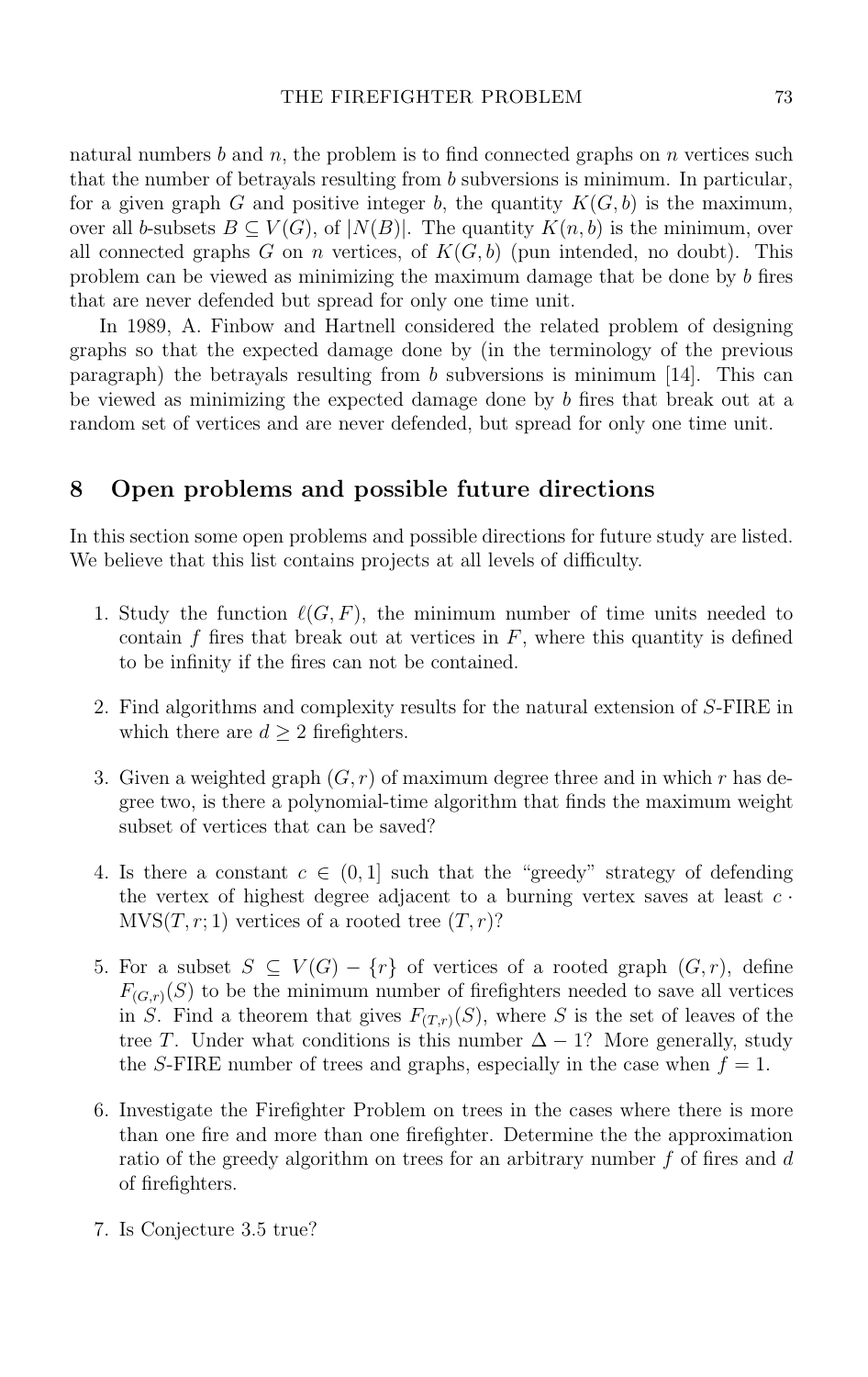- 8. Find classes of trees for which the Firefighter Problem can be solved in polynomial time. Find a structural characterization of the trees for which the LP relaxation of the 0-1 integer program in Figure 5 gives an optimum solution, or identify non-trivial classes of such trees.
- 9. B. Alspach suggested a heuristic for trees in which the LP relaxation of the 0-1 integer program in Figure 5 is solved, and then the resulting solution vector is used as a probability distribution for a randomized algorithm for defending the tree. Investigate the performance of such a heuristic experimentally and theoretically.
- 10. [30] Does one firefighter suffice to contain a fire in the infinite hexagonal grid? What about any finite number of fires?
- 11. For each of the cases in Theorem 4.6, determine the minimum number of time units needed to contain a single fire, and the minimum number of vertices that must burn over all strategies that use a given number of firefighters.
- 12. For  $n \geq 3$ , find the number of fractional firefighters needed to contain a single fire in the n-dimensional square grid and the n-dimensional strong grid.
- 13. Is Conjecture 4.7 true?
- 14. Improve the upper bound on the maximum number of vertices that can be saved when a fire in  $P_n \Box P_n$  breaks out at  $(r, c)$ ,  $1 \le r \le c \le \lceil n/2 \rceil$ . Does the strategy in Proposition 5.1 save the maximum number of vertices?
- 15. Is Conjecture 5.3 true?
- 16. Investigate optimal graphs (with respect to expected damage) in situations other than  $f = d = 1$  and  $f = d = 2$ . In particular, what about  $f = 1$  and  $d>f$ ?
- 17. Is Conjecture 6.4 true?
- 18. [7] Determine the minimum d, if it exists, such that there is a positive constant c such that every planar graph G satisfies  $\rho(G, 1, d) \geq c$ .
- 19. [7] Improve the lower bounds in Theorem 6.3.
- 20. [7] Is it true that, for outerplanar graphs  $G$ ,  $\lim_{n \to \infty} \rho(G, 1, 1) = 1$ ? What about for Halin graphs?
- 21. [7] Is it true that, for every *n* vertex tree T,  $\rho(T, 1, 1) \geq 1 \Theta(\frac{\log n}{n})$ ?
- 22. [7] Prove that it is NP-hard to determine  $\rho(T, 1, 1)$  for a given tree T.
- 23. [7] Determine the approximation ration for the greedy algorithm for the surviving rate  $\rho(T, 1, 1)$  of a tree T. Is it  $1 - \Theta(\frac{\log n}{n})$ ?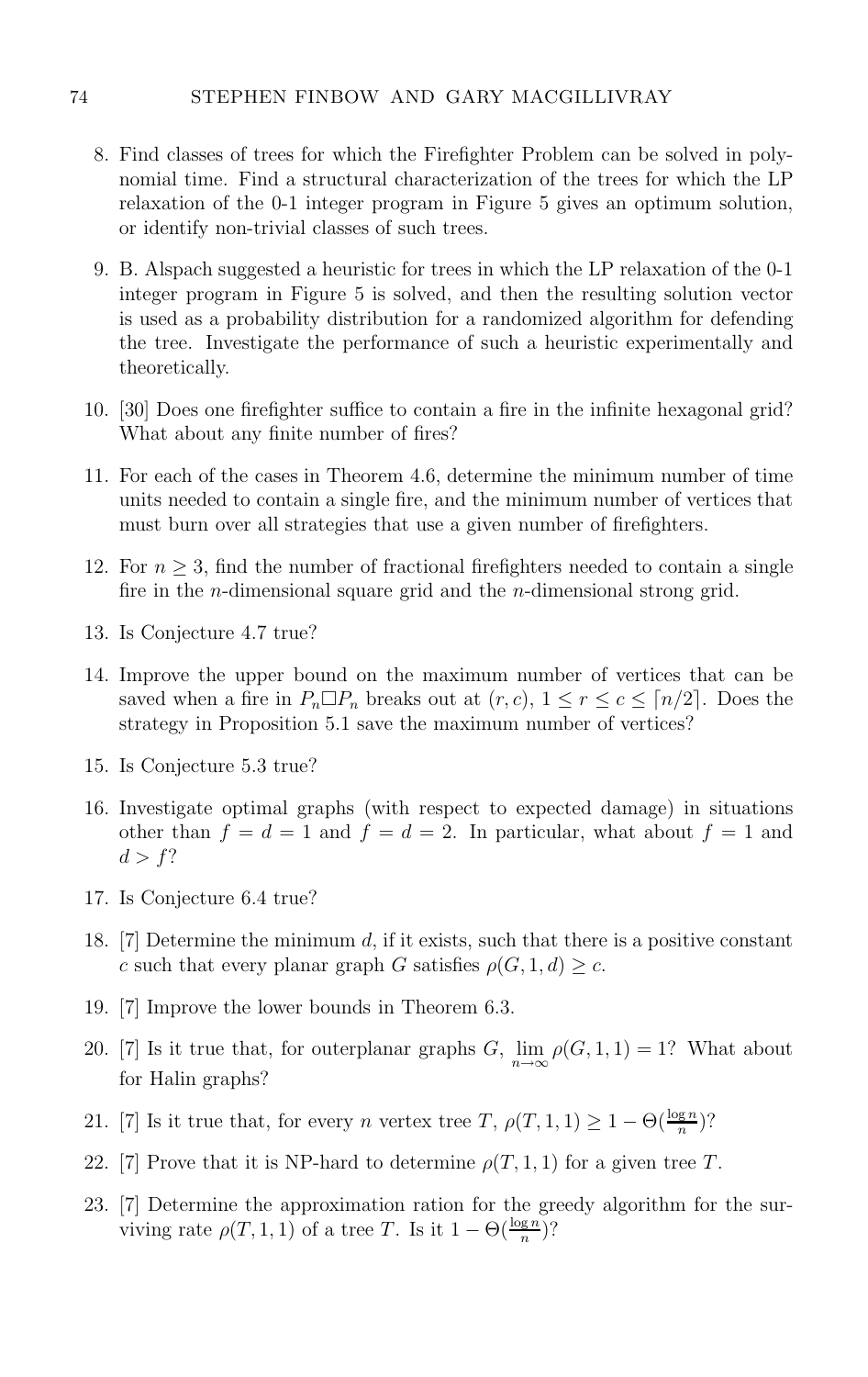- 24. What are the mmd-graphs when  $f = d = 2$  and the number of vertices is less than 10?
- 25. Find a theorem that describes the structure of mmd-graphs and use it to determine whether there are other mmd-graphs besides the ones listed in Theorem 6.5.
- 26. Directed graphs can be used to model situations where a fire can spread from x to y but not from y to x (say because of topography or wind direction). Investigate the Firefighter Problem for (weighted) digraphs.

### **References**

- [1] I. Adler, Marshalls, monotone marshalls and hypertree width, *J. Graph Theory* 47 (2004), 275–296.
- [2] B. Alspach, D. Dyer and B. Yang, Sweeping graphs with large clique number. Algorithms and Computation, 902–920, *Lecture Notes in Computer Science* 3341, Springer, Berlin, 2004.
- [3] XVII Asian Pacific Mathematics Olympiad (2005). http://www.math.ca/Competitions/APMO/exam/apmo2005.html.
- [4] B. Bollobs and I. Leader, The angel and the devil in three dimensions, *J. Combin. Theory Ser. A* 113 (2006), 176–184.
- [5] D. Borowanger, A. Dawar, P. Hunter and S. Kreutzer, DAG-width and parity games. STACS 2006, 524–536, *Lecture Notes in Computer Science* 3884, Springer, Berlin, 2006.
- [6] E. R. Berlekamp, J. Conway and R. K. Guy, Winning Ways for your mathematical plays. Academic Press, New York, 1982.
- [7] L. Cai and W. Wang, The Surviving Rate of a Graph. Manuscript, 2007.
- [8] N. E. Clarke and E. L. Connon, Cops, robber, and alarms, *Ars Combin.* 81 (2006), 283–296.
- [9] F. Comellas, M. Mitjana and J. G. Peters, Broadcasting in Small-World Communication Networks. Proc. 9th Int. Coll. on Structural Information and Communication Complexity (2002), eds. C. Kaklamanis and L. Kirousis, *Proceedings in Informatics*, Carleton Scientific, Waterloo, Canada.
- [10] F. Comellas, M. Mitjana and J. G. Peters, Epidemics in Small-World Communication Networks. Manuscript, 2007.
- [11] S. Crosby, A. Finbow, B. Hartnell, R. Moussi, K. Patterson and D. Wattar, Designing Fire Resistant Graphs, *Congr. Numer.* 173 (2005), 207–222.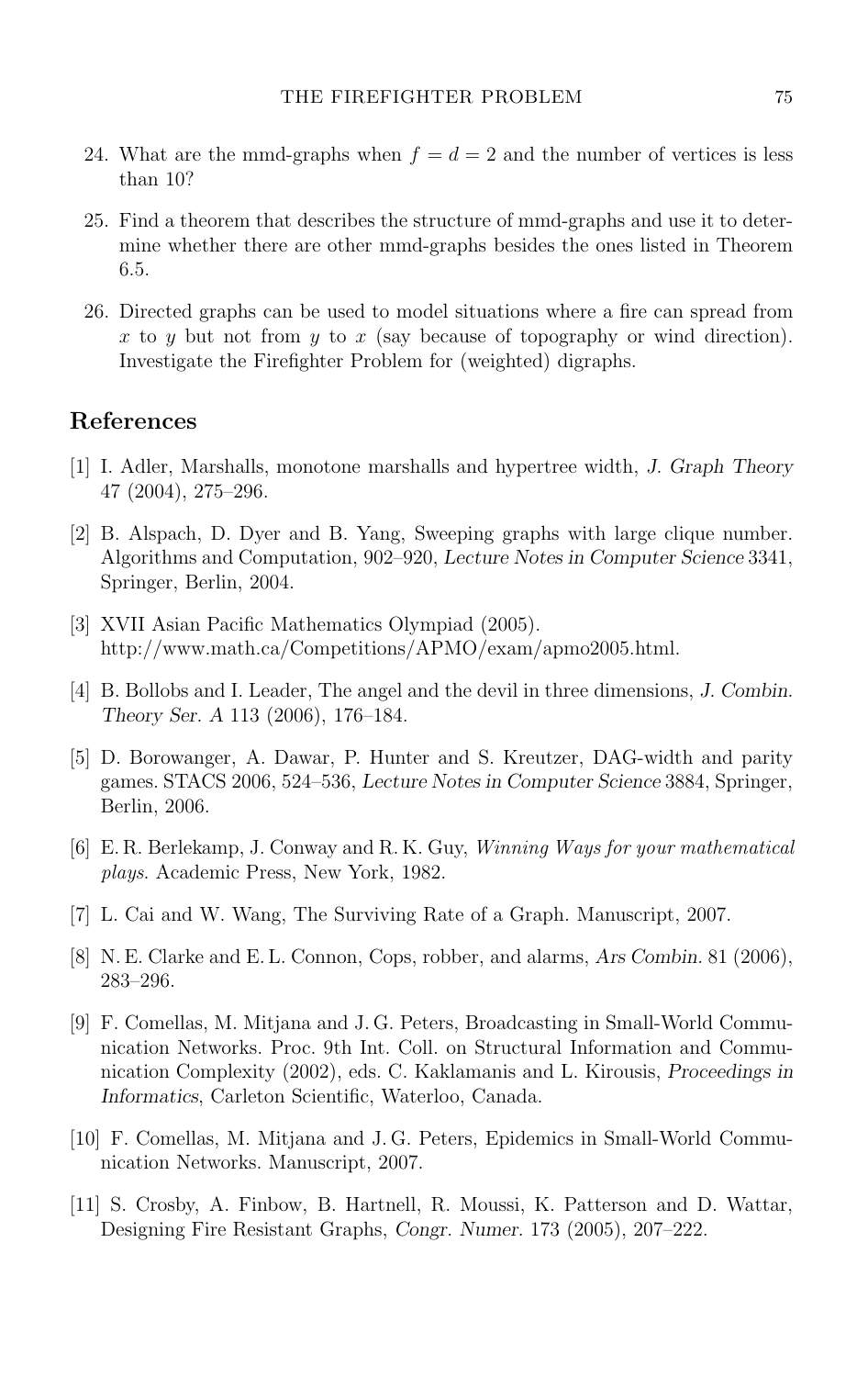- [12] Z. Dezso and A-L. Barabasi, Halting viruses in scale-free networks, *Physical Review E* **65** 055103 (2002).
- [13] M. Devlin and S. Hartke, Fire containment in grids of dimension three and higher. Manuscript, 2004.
- [14] A. S. Finbow and B. L. Hartnell, On Designing a Network to Defend Against Random Attacks on Radius Two, *Networks*, Vol. 19 (1989), 771–792.
- [15] S. Finbow, B. L. Hartnell, Q. Li and K. Schmeisser, On minimizing the effects of fire or a virus on a network, *J. Combin. Math. Combin. Comput.* 33 (2000), 311–322.
- [16] S. Finbow, A. D. King, G. MacGillivray and R. Rizzi, The firefighter problem for graphs of maximum degree three, *Discrete Math.*, to appear.
- [17] P. Fogarty, *Catching the fire on grids*, M.Sc. Thesis (2003), Department of Mathematics, University of Vermont, USA.
- [18] G. Gottlieb, N. Leone and F. Sarcello, Robbers, marshals and guards: game theoretical and logical characterizations of hypertree width, *J. Comput. Systems Sci.* 66 (2003), 775–808.
- [19] G. Gunther and B. L. Hartnell, Graphs with isomorphic survivor graphs, *Congressus Numerantium 79*, 69–77, 1990.
- [20] G. Gunther and B. L. Hartnell, On Minimizing the Effects of Betrayals in a Resistance Movement, *Proceedings of the Eight Manitoba Conference on Numerical Mathematics and Computing*, Wnnipeg (September 1978) 285–306.
- $[21]$  M. Grötschel, L. Lovász and A. Schrijver. *Geometric Algorithms and Combina*torial Optimization, Springer-Verlag, New York, 1988.
- [22] S. G. Hartke, Attempting to narrow the integrality gap for the firefighter problem on trees, Discrete Methods in Epidemiology, J.Abello and G.Cormode, eds., DIMACS Series in Discrete Mathematics and Theoretical Computer Science, 70 (2006), 179–185.
- [23] B. L. Hartnell, Firefighter! An application of domination. Presentation, *25th Manitoba Conference on Combinatorial Mathematics and Computing*, University of Manitoba in Winnipeg, Canada, 1995.
- [24] B.L. Hartnell and W. Kocay, On minimal neighbourhood-connected graphs, *Discrete Math.* 92, 95–105, 1991.
- [25] B. Hartnell and Q. Li, Firefighting on trees: How bad is the greedy algorithm?, *Proceedings of the Thirty-first Southeastern International Conference on Combinatorics, Graph Theory and Computing (Boca Raton, FL, 2000)*, Congr. Numer. 145 (2000), 187–192.